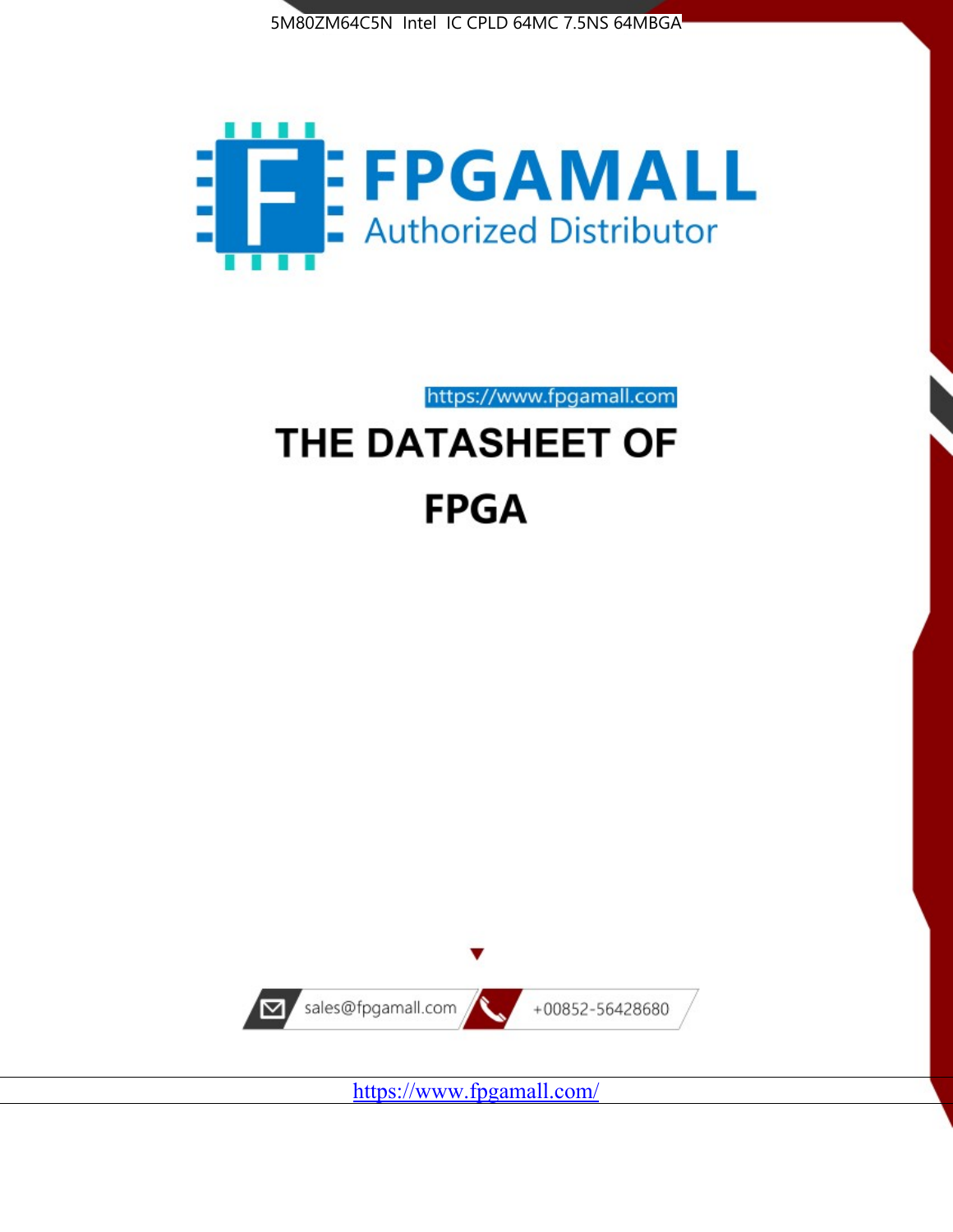

# **3. DC and Switching Characteristics for MAX V Devices**

**MV51003-1.2**

This chapter covers the electrical and switching characteristics for  $MAX^{\circ}$  V devices. Electrical characteristics include operating conditions and power consumptions. This chapter also describes the timing model and specifications.

You must consider the recommended DC and switching conditions described in this chapter to maintain the highest possible performance and reliability of the MAX V devices.

This chapter contains the following sections:

- "Operating Conditions" on page 3–1
- "Power Consumption" on page 3–10
- "Timing Model and Specifications" on page 3–10

## **Operating Conditions**

Table 3–1 through Table 3–15 on page 3–9 list information about absolute maximum ratings, recommended operating conditions, DC electrical characteristics, and other specifications for MAX V devices.

### **Absolute Maximum Ratings**

Table 3–1 lists the absolute maximum ratings for the MAX V device family.

| <b>Symbol</b>               | <b>Parameter</b>           | <b>Conditions</b>                   | <b>Minimum</b> | <b>Maximum</b> | <b>Unit</b> |
|-----------------------------|----------------------------|-------------------------------------|----------------|----------------|-------------|
| V <sub>CCINT</sub>          | Internal supply voltage    | With respect to ground              | $-0.5$         | 2.4            |             |
| V <sub>CCIO</sub>           | I/O supply voltage         |                                     | $-0.5$         | 4.6            |             |
| $V_1$                       | DC input voltage           |                                     | $-0.5$         | 4.6            |             |
| $I_{\text{OUT}}$            | DC output current, per pin |                                     | $-25$          | 25             | mA          |
| $\mathsf{T}_{\textsf{STG}}$ | Storage temperature        | No bias                             | $-65$          | 150            | °C          |
| $T_{AMB}$                   | Ambient temperature        | Under bias $(3)$                    | $-65$          | 135            | °C          |
| $T_{\text{J}}$              | Junction temperature       | TQFP and BGA packages<br>under bias |                | 135            | ۰c          |

**Table 3–1. Absolute Maximum Ratings for MAX V Devices** *(Note 1)***,** *(2)*

**Notes to Table 3–1:**

(1) For more information, refer to the *[Operating Requirements for Altera Devices Data Sheet](http://www.altera.com/literature/ds/dsoprq.pdf)*.

(2) Conditions beyond those listed in Table 3–1 may cause permanent damage to a device. Additionally, device operation at the absolute maximum ratings for extended periods of time may have adverse affects on the device.

(3) For more information about "under bias" conditions, refer to Table 3–2.

@2011 Altera Corporation. All rights reserved. ALTERA, ARRIA, CYCLONE, HARDCOPY, MAX, MEGACORE, NIOS, QUARTUS and STRATIX are Reg. U.S. Pat. & Tm. Off. [and/or trademarks of Altera Corporat](http://www.altera.com/common/legal.html)ion in the U.S. and other countrie

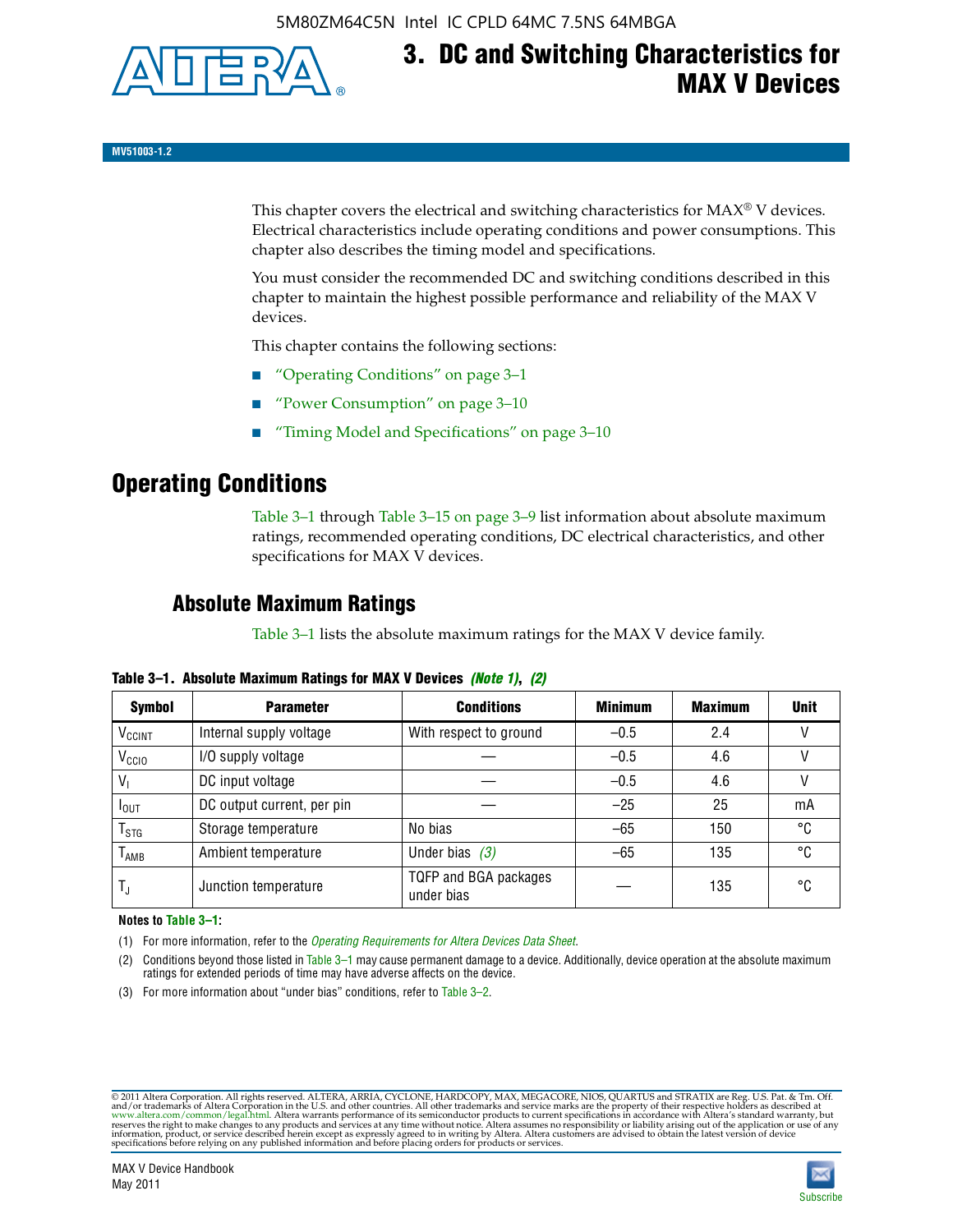# **Recommended Operating Conditions**

Table 3–2 lists recommended operating conditions for the MAX V device family.

**Table 3–2. Recommended Operating Conditions for MAX V Devices**

| <b>Symbol</b>        | <b>Parameter</b>                                                           | <b>Conditions</b>    | <b>Minimum</b> | <b>Maximum</b>    | <b>Unit</b>  |
|----------------------|----------------------------------------------------------------------------|----------------------|----------------|-------------------|--------------|
| $V_{CClNT}$ (1)      | 1.8-V supply voltage for internal logic and<br>in-system programming (ISP) | <b>MAX V</b> devices | 1.71           | 1.89              | V            |
|                      | Supply voltage for I/O buffers, 3.3-V<br>operation                         |                      | 3.00           | 3.60              | $\mathsf{V}$ |
| $V_{\text{CCIO}}(1)$ | Supply voltage for I/O buffers, 2.5-V<br>operation                         |                      | 2.375          | 2.625             | V            |
|                      | Supply voltage for I/O buffers, 1.8-V<br>operation                         |                      | 1.71           | 1.89              | $\mathsf{V}$ |
|                      | Supply voltage for I/O buffers, 1.5-V<br>operation                         |                      | 1.425          | 1.575             | $\mathsf{V}$ |
|                      | Supply voltage for I/O buffers, 1.2-V<br>operation                         |                      | 1.14           | 1.26              | V            |
| $V_{1}$              | Input voltage                                                              | (2), (3), (4)        | $-0.5$         | 4.0               | V            |
| $V_0$                | Output voltage                                                             |                      | 0              | V <sub>CCIO</sub> | V            |
|                      |                                                                            | Commercial range     | 0              | 85                | °C           |
| T,                   | Operating junction temperature                                             | Industrial range     | $-40$          | 100               | °C           |
|                      |                                                                            | Extended range $(5)$ | $-40$          | 125               | °C           |

#### **Notes to Table 3–2:**

(1) MAX V device ISP and/or user flash memory (UFM) programming using JTAG or logic array is not guaranteed outside the recommended operating conditions (for example, if brown-out occurs in the system during a potential write/program sequence to the UFM, Altera recommends that you read back the UFM contents and verify it against the intended write data).

(2) The minimum DC input is –0.5 V. During transitions, the inputs may undershoot to –2.0 V for input currents less than 100 mA and periods shorter than 20 ns.

(3) During transitions, the inputs may overshoot to the voltages shown below based on the input duty cycle. The DC case is equivalent to 100% duty cycle. For more information about 5.0-V tolerance, refer to the *Using MAX V Devices in Multi-Voltage Systems* chapter.<br>
<u>V<sub>IN</sub> Max. Duty Cycle</u><br>
4.0 V 100% (DC)

Max. Duty Cycle

 $100\%$  (DC)<br>90%

 $4.1 V$ 

4.2 V 50%

4.3 V 30%<br>4.4 V 17%

4.4 V 4.5 V 10%

(4) All pins, including the clock, I/O, and JTAG pins, may be driven before  $V_{C C I N T}$  and  $V_{C C I O}$  are powered.

(5) For the extended temperature range of 100 to 125°C, MAX V UFM programming (erase/write) is only supported using the JTAG interface. UFM programming using the logic array interface is not guaranteed in this range.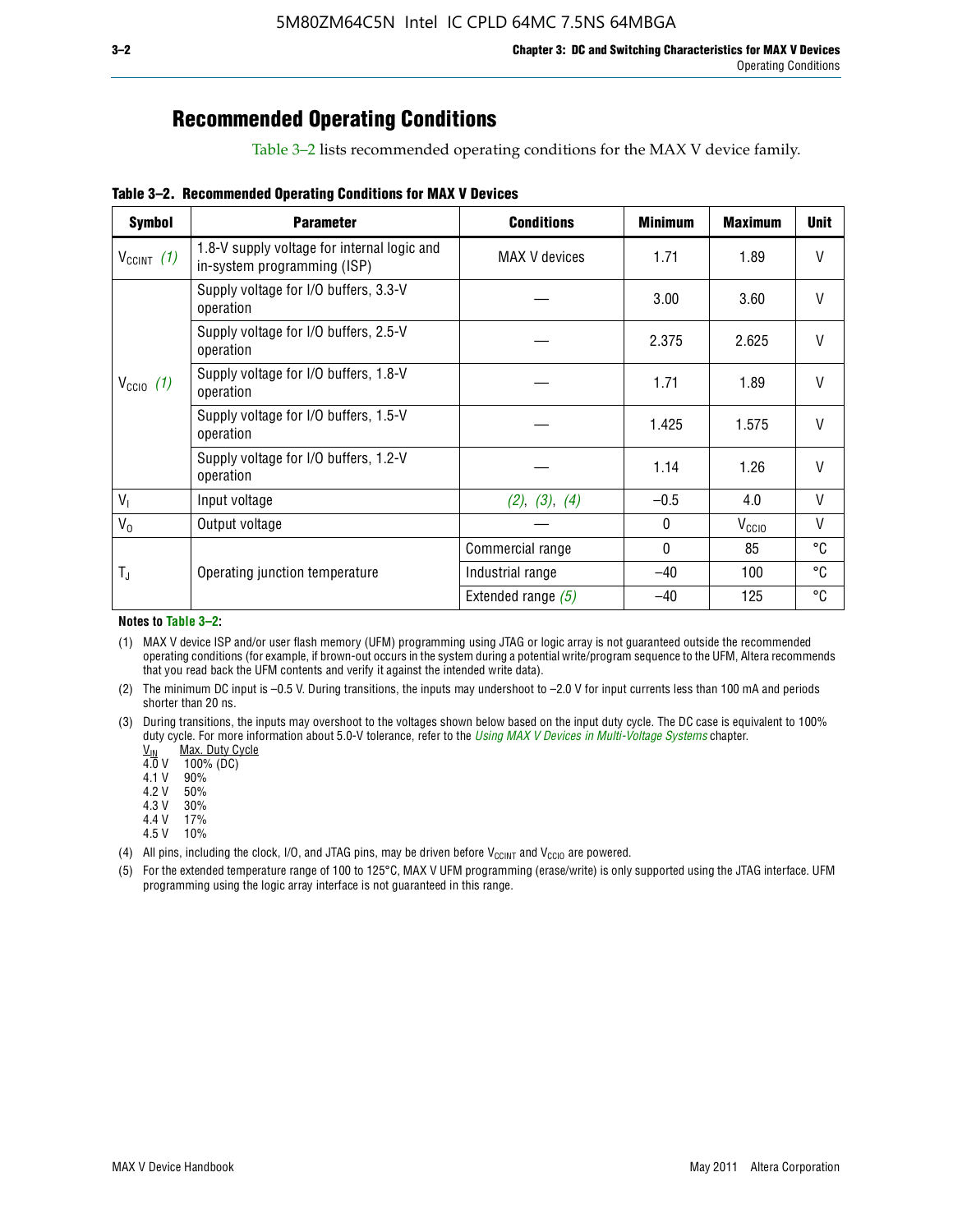### **Programming/Erasure Specifications**

Table 3–3 lists the programming/erasure specifications for the MAX V device family.

#### **Table 3–3. Programming/Erasure Specifications for MAX V Devices**

| <b>Parameter</b>           | <b>Block</b>                     | <b>Minimum</b> | <b>Typical</b> | <b>Maximum</b> | <b>Unit</b> |
|----------------------------|----------------------------------|----------------|----------------|----------------|-------------|
| Erase and reprogram cycles | UFM                              |                |                | 1000           | Cycles      |
|                            | Configuration flash memory (CFM) |                |                | 100            | Cvcles      |

**Note to Table 3–3:**

(1) This value applies to the commercial grade devices. For the industrial grade devices, the value is 100 cycles.

### **DC Electrical Characteristics**

Table 3–4 lists DC electrical characteristics for the MAX V device family.

| <b>Symbol</b>       | <b>Parameter</b>                                            | <b>Conditions</b>                                                  | <b>Minimum</b>                | <b>Typical</b> | <b>Maximum</b>           | <b>Unit</b> |
|---------------------|-------------------------------------------------------------|--------------------------------------------------------------------|-------------------------------|----------------|--------------------------|-------------|
| Т,                  | Input pin leakage current                                   | $V_1 = V_{\text{CC10}}$ max to 0 V (2)                             | $-10$                         |                | 10                       | μA          |
| $I_{0Z}$            | Tri-stated I/O pin leakage<br>current                       | $V_0 = V_{\text{CC10}}$ max to 0 V (2)                             | $-10$                         |                | 10                       | μA          |
|                     |                                                             | 5M40Z, 5M80Z, 5M160Z, and<br>5M240Z (Commercial grade)<br>(4), (5) |                               | 25             | 90                       | μA          |
|                     |                                                             | 5M240Z (Commercial grade)<br>(6)                                   |                               | 27             | 96                       | μA          |
| <b>ICCSTANDBY</b>   | V <sub>CCINT</sub> supply current<br>$(statably)$ (3)       | 5M40Z, 5M80Z, 5M160Z, and<br>5M240Z (Industrial grade)<br>(5), (7) |                               | 25             | 139                      | μA          |
|                     |                                                             | 5M240Z (Industrial grade) $(6)$                                    |                               | 27             | 152                      | μA          |
|                     |                                                             | 5M570Z (Commercial grade)<br>(4)                                   |                               | 27             | 96                       | μA          |
|                     |                                                             | 5M570Z (Industrial grade) (7)                                      |                               | 27             | 152                      | μA          |
|                     |                                                             | 5M1270Z and 5M2210Z                                                | $\overbrace{\phantom{aaaaa}}$ | $\mathcal{P}$  |                          | mA          |
|                     | <b>Hysteresis for Schmitt</b>                               | $V_{\text{CC10}} = 3.3 \text{ V}$                                  | $\qquad \qquad$               | 400            | $\overline{\phantom{0}}$ | mV          |
| $V_{SCHMIT}$ (8)    | trigger input $(9)$                                         | $V_{\text{CC10}} = 2.5 V$                                          |                               | 190            |                          | mV          |
| <b>ICCPOWERUP</b>   | V <sub>CCINT</sub> supply current<br>during power-up $(10)$ | MAX V devices                                                      |                               |                | 40                       | mA          |
|                     |                                                             | $V_{\text{CC10}} = 3.3 \text{ V} (11)$                             | 5                             |                | 25                       | kΩ          |
|                     | Value of I/O pin pull-up                                    | $V_{\text{CGI0}} = 2.5 \text{ V}$ (11)                             | 10                            |                | 40                       | kΩ          |
| R <sub>PULLUP</sub> | resistor during user                                        | $V_{\text{CC10}} = 1.8 \text{ V} (11)$                             | 25                            |                | 60                       | kΩ          |
|                     | mode and ISP                                                | $V_{\text{CC10}} = 1.5 \text{ V} (11)$                             | 45                            |                | 95                       | kΩ          |
|                     |                                                             | $V_{\text{CC10}} = 1.2 \text{ V} (11)$                             | 80                            |                | 130                      | kΩ          |

### **Table 3–4. DC Electrical Characteristics for MAX V Devices** *(Note 1)* **(Part 1 of 2)**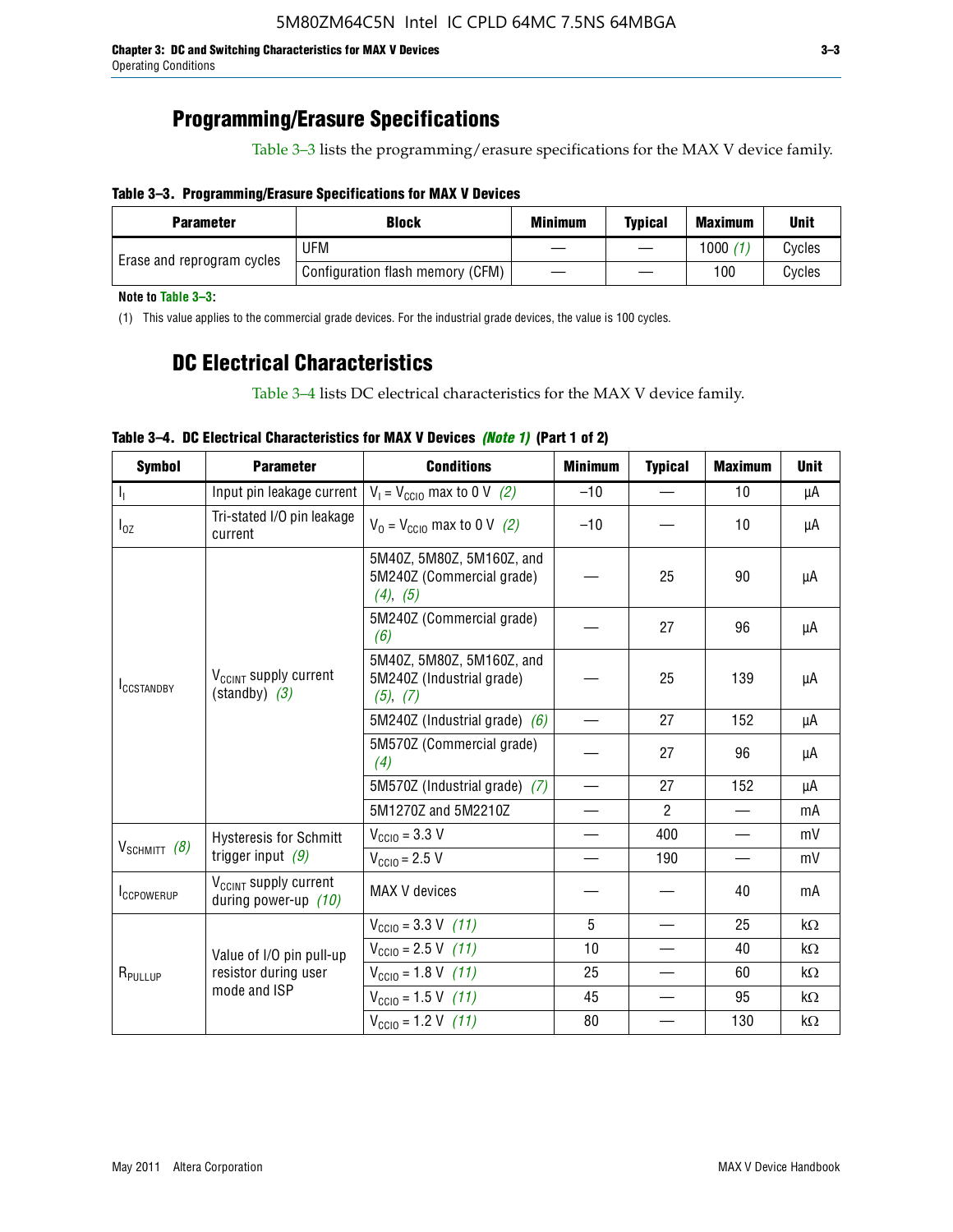| <b>Symbol</b>  | <b>Parameter</b>                                                | <b>Conditions</b> | <b>Minimum</b> | <b>Typical</b> | <b>Maximum</b> | <b>Unit</b> |
|----------------|-----------------------------------------------------------------|-------------------|----------------|----------------|----------------|-------------|
| <b>IPULLUP</b> | I/O pin pull-up resistor<br>current when I/O is<br>unprogrammed |                   |                |                | 300            | μA          |
| $C_{10}$       | Input capacitance for<br>user I/O pin                           |                   |                |                | 8              | pF          |
| $C_{GCLK}$     | Input capacitance for<br>dual-purpose GCLK/user<br>$I/O$ pin    |                   |                |                | 8              | pF          |

**Table 3–4. DC Electrical Characteristics for MAX V Devices** *(Note 1)* **(Part 2 of 2)**

**Notes to Table 3–4:**

- (1) Typical values are for  $T_A = 25^{\circ}\text{C}$ ,  $V_{\text{CCINT}} = 1.8 \text{ V}$  and  $V_{\text{CCIO}} = 1.2, 1.5, 1.8, 2.5,$  or 3.3 V.
- (2) This value is specified for normal device operation. The value may vary during power-up. This applies to all V<sub>CCIO</sub> settings (3.3, 2.5, 1.8, 1.5, and 1.2 V).
- (3)  $V_1$  = ground, no load, and no toggling inputs.
- (4) Commercial temperature ranges from 0°C to 85°C with the maximum current at 85°C.
- (5) Not applicable to the T144 package of the 5M240Z device.
- (6) Only applicable to the T144 package of the 5M240Z device.
- (7) Industrial temperature ranges from –40°C to 100°C with the maximum current at 100°C.
- (8) This value applies to commercial and industrial range devices. For extended temperature range devices, the  $V_{SCHMIT}$  typical value is 300 mV for  $V_{\text{CCIO}} = 3.3$  V and 120 mV for  $V_{\text{CCIO}} = 2.5$  V.
- (9) The TCK input is susceptible to high pulse glitches when the input signal fall time is greater than 200 ns for all I/O standards.
- (10) This is a peak current value with a maximum duration of  $t_{\text{CONFIG}}$  time.
- (11) Pin pull-up resistance values will lower if an external source drives the pin higher than  $V_{\text{CCIO}}$ .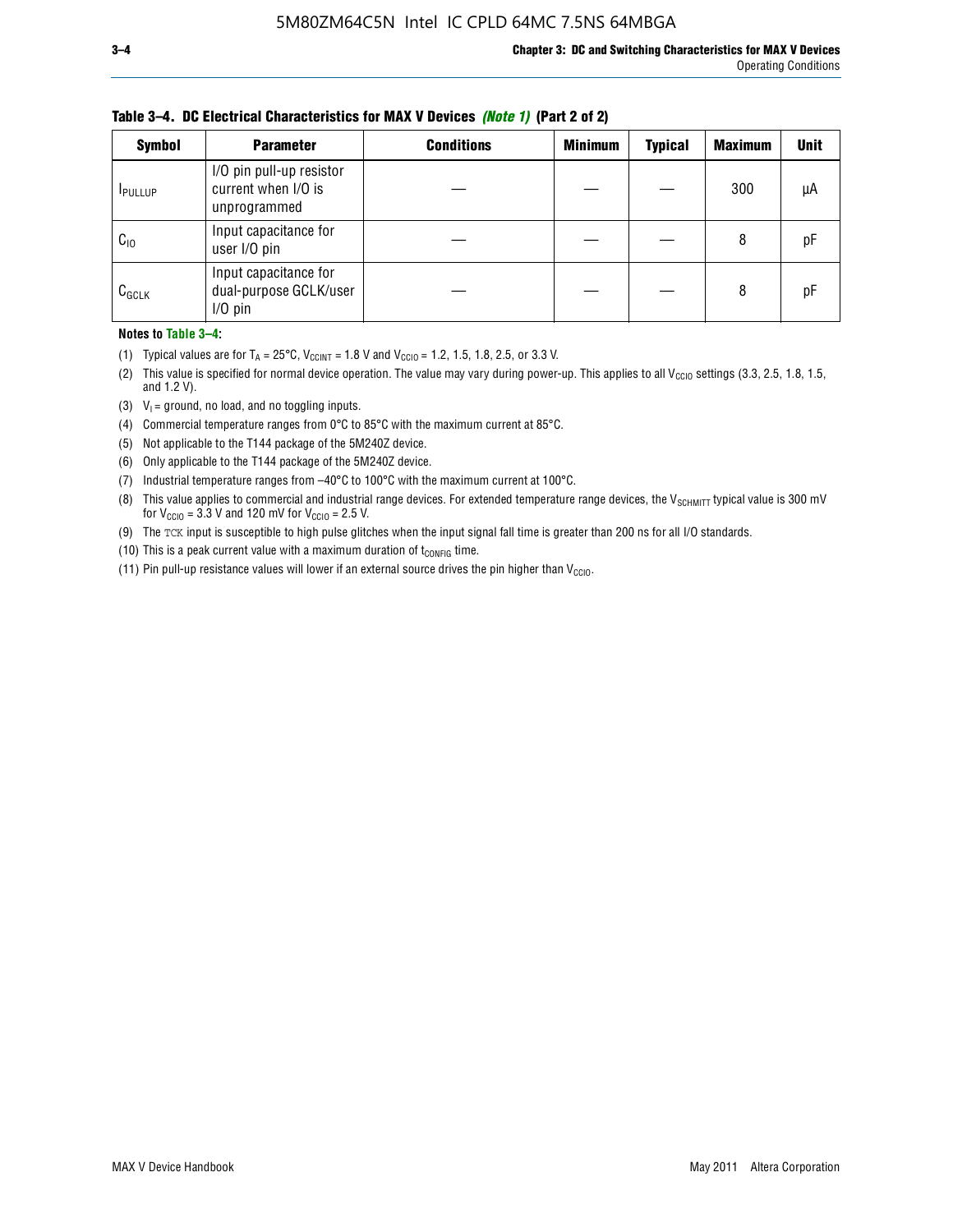**Chapter 3: DC and Switching Characteristics for MAX V Devices 3–5** Operating Conditions

Figure 3–1 shows the typical drive strength characteristics of MAX V devices.





#### **Notes to Figure 3–1:**

(1) The DC output current per pin is subject to the absolute maximum rating of Table 3–1 on page 3–1.

(2) 1.2-V V<sub>CCIO</sub> is only applicable to the maximum drive strength.

### **I/O Standard Specifications**

Table 3–5 through Table 3–13 on page 3–8 list the I/O standard specifications for the MAX V device family.

**Table 3–5. 3.3-V LVTTL Specifications for MAX V Devices**

| <b>Symbol</b>     | <b>Parameter</b>          | <b>Conditions</b> | <b>Minimum</b> | <b>Maximum</b> | <b>Unit</b> |
|-------------------|---------------------------|-------------------|----------------|----------------|-------------|
| V <sub>ccio</sub> | I/O supply voltage        |                   | 3.0            | 3.6            |             |
| $V_{IH}$          | High-level input voltage  |                   | 1.7            | 4.0            |             |
| $V_{IL}$          | Low-level input voltage   |                   | $-0.5$         | 0.8            |             |
| V <sub>он</sub>   | High-level output voltage | $10H = -4 mA$ (1) | 2.4            |                |             |
| $V_{OL}$          | Low-level output voltage  | $10L = 4 mA$ (1)  |                | 0.45           |             |

**Note to Table 3–5:**

(1) This specification is supported across all the programmable drive strength settings available for this I/O standard, as shown in the *[MAX V Device Architecture](http://www.altera.com/literature/hb/max-v/mv51002.pdf)* chapter.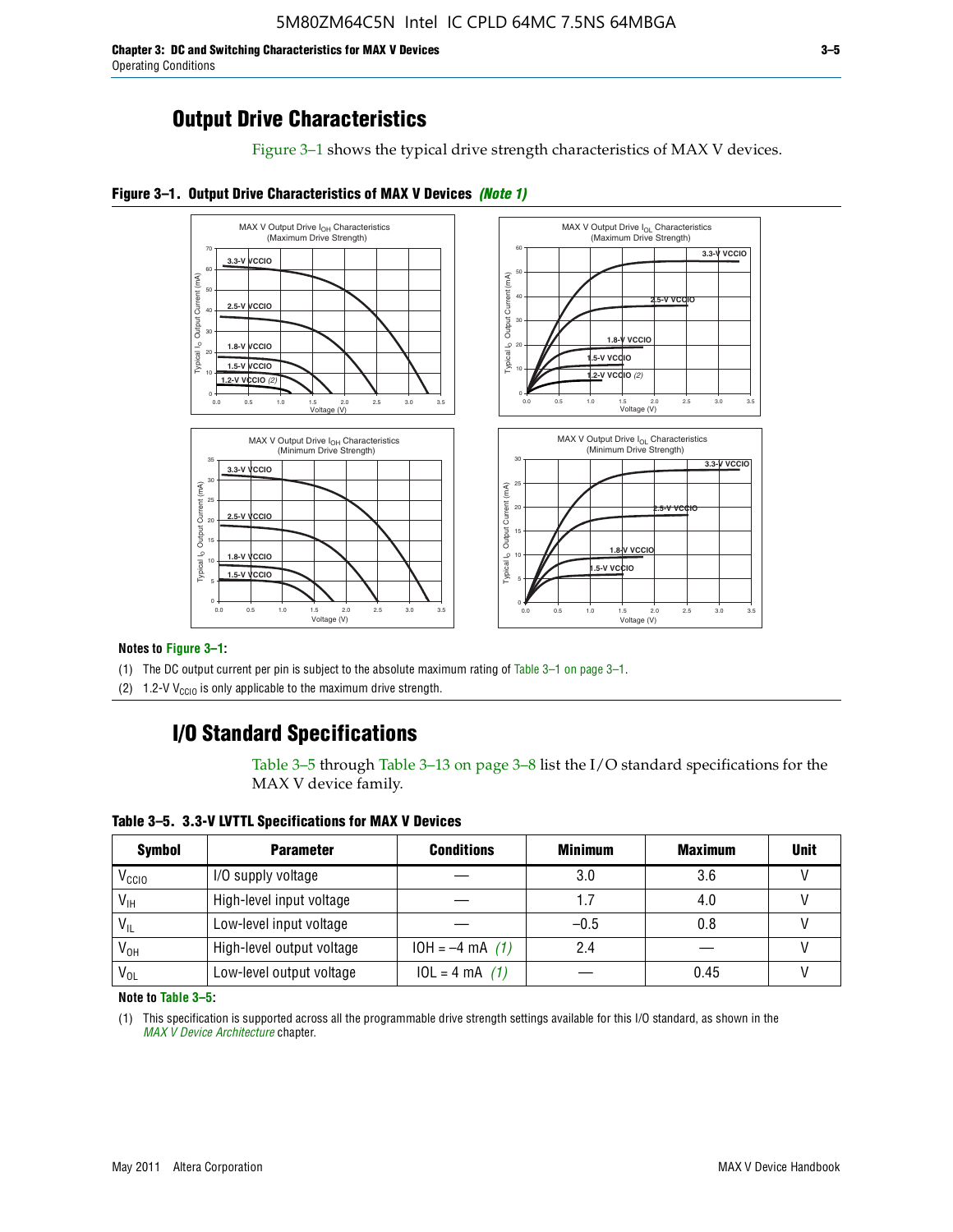| <b>Symbol</b>     | <b>Parameter</b>          | <b>Conditions</b>                                 | <b>Minimum</b>          | <b>Maximum</b> | <b>Unit</b> |
|-------------------|---------------------------|---------------------------------------------------|-------------------------|----------------|-------------|
| V <sub>CCIO</sub> | I/O supply voltage        |                                                   | 3.0                     | 3.6            |             |
| $V_{IH}$          | High-level input voltage  |                                                   | 1.7                     | 4.0            |             |
| $V_{IL}$          | Low-level input voltage   |                                                   | $-0.5$                  | 0.8            |             |
| $V_{OH}$          | High-level output voltage | $V_{\text{CCIO}} = 3.0,$<br>$10H = -0.1$ mA $(1)$ | $V_{\text{CC10}} - 0.2$ |                |             |
| $V_{OL}$          | Low-level output voltage  | $V_{\text{CGI0}} = 3.0,$<br>$10L = 0.1$ mA $(1)$  |                         | 0.2            |             |

#### **Table 3–6. 3.3-V LVCMOS Specifications for MAX V Devices**

**Note to Table 3–6:**

(1) This specification is supported across all the programmable drive strength settings available for this I/O standard, as shown in the *[MAX V Device Architecture](http://www.altera.com/literature/hb/max-v/mv51002.pdf)* chapter.

**Table 3–7. 2.5-V I/O Specifications for MAX V Devices**

| <b>Symbol</b>     | <b>Parameter</b>          | <b>Conditions</b>     | <b>Minimum</b> | <b>Maximum</b> | <b>Unit</b> |
|-------------------|---------------------------|-----------------------|----------------|----------------|-------------|
| V <sub>CCIO</sub> | I/O supply voltage        |                       | 2.375          | 2.625          |             |
| $V_{\text{IH}}$   | High-level input voltage  |                       | 1.7            | 4.0            | V           |
| $V_{IL}$          | Low-level input voltage   |                       | $-0.5$         | 0.7            |             |
|                   | High-level output voltage | $10H = -0.1$ mA $(1)$ | 2.1            |                |             |
| V <sub>он</sub>   |                           | $10H = -1$ mA $(1)$   | 2.0            |                |             |
|                   |                           | $10H = -2 mA$ (1)     | 1.7            |                | V           |
|                   |                           | $10L = 0.1$ mA $(1)$  |                | 0.2            |             |
| V <sub>OL</sub>   | Low-level output voltage  | $10L = 1 mA$ (1)      |                | 0.4            |             |
|                   |                           | $10L = 2 mA$ (1)      |                | 0.7            |             |

**Note to Table 3–7:**

(1) This specification is supported across all the programmable drive strength settings available for this I/O standard, as shown in the *[MAX V Device Architecture](http://www.altera.com/literature/hb/max-v/mv51002.pdf)* chapter.

| <b>Symbol</b>     | <b>Parameter</b>          | <b>Conditions</b> | <b>Minimum</b>                | <b>Maximum</b>                | <b>Unit</b> |
|-------------------|---------------------------|-------------------|-------------------------------|-------------------------------|-------------|
| V <sub>ccio</sub> | I/O supply voltage        |                   | 1.71                          | 1.89                          |             |
| $V_{\text{IH}}$   | High-level input voltage  |                   | $0.65 \times V_{\text{CGI0}}$ | 2.25(2)                       |             |
| $V_{IL}$          | Low-level input voltage   |                   | $-0.3$                        | $0.35 \times V_{\text{CC10}}$ |             |
| V <sub>он</sub>   | High-level output voltage | $10H = -2 mA$ (1) | $V_{\text{CCI0}} - 0.45$      |                               |             |
| $V_{OL}$          | Low-level output voltage  | $10L = 2 mA$ (1)  |                               | 0.45                          |             |

**Table 3–8. 1.8-V I/O Specifications for MAX V Devices**

**Notes to Table 3–8:**

(1) This specification is supported across all the programmable drive strength settings available for this I/O standard, as shown in the *[MAX V Device Architecture](http://www.altera.com/literature/hb/max-v/mv51002.pdf)* chapter.

(2) This maximum V<sub>IH</sub> reflects the JEDEC specification. The MAX V input buffer can tolerate a V<sub>IH</sub> maximum of 4.0, as specified by the V<sub>I</sub> parameter in Table 3–2 on page 3–2.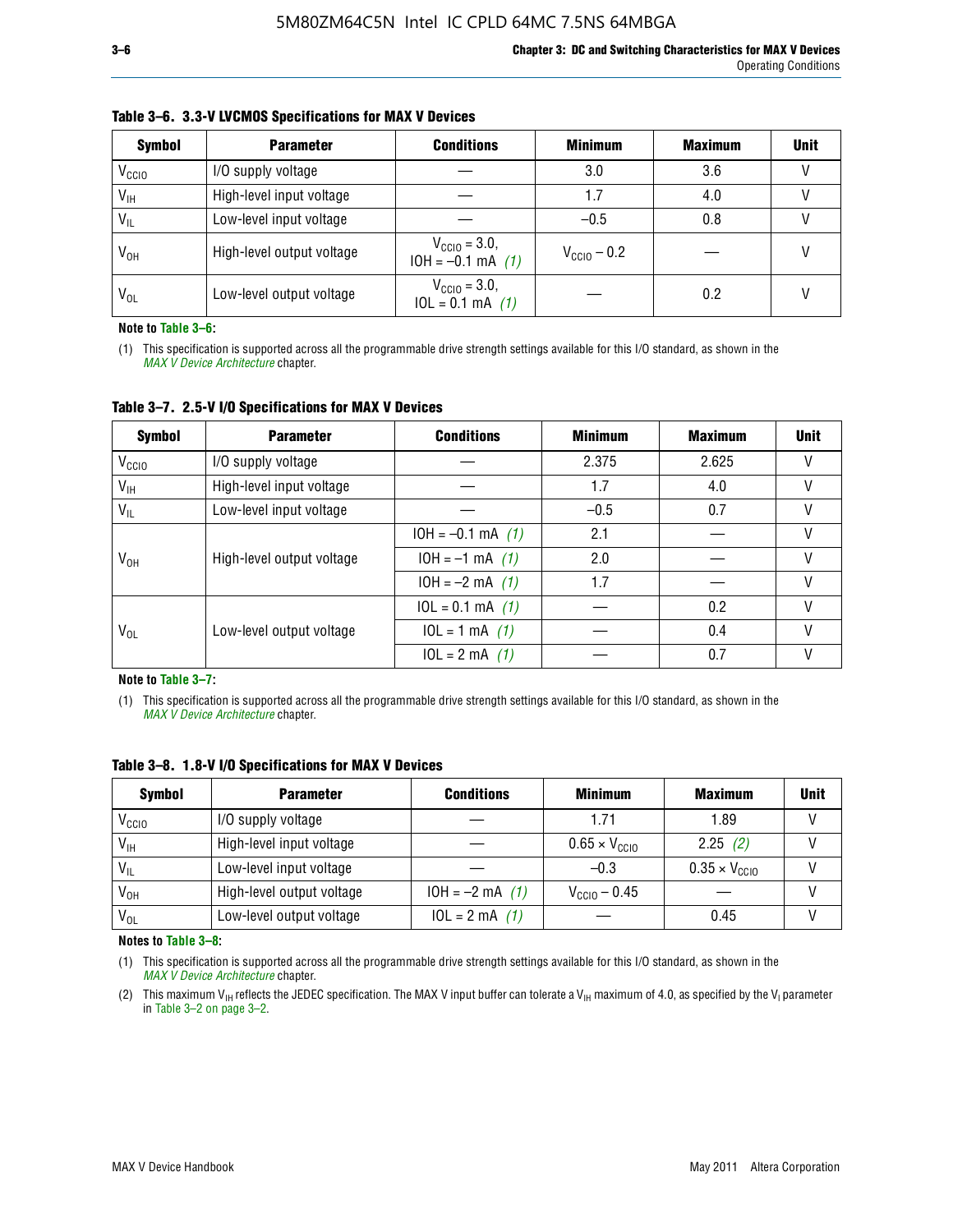#### **Table 3–9. 1.5-V I/O Specifications for MAX V Devices**

| <b>Symbol</b>     | <b>Parameter</b>          | <b>Conditions</b> | <b>Minimum</b>                | <b>Maximum</b>                | <b>Unit</b> |
|-------------------|---------------------------|-------------------|-------------------------------|-------------------------------|-------------|
| V <sub>CCIO</sub> | I/O supply voltage        |                   | 1.425                         | 1.575                         |             |
| $V_{IH}$          | High-level input voltage  |                   | $0.65 \times V_{\text{CC10}}$ | $V_{\text{CGI0}} + 0.3$ (2)   |             |
| $V_{IL}$          | Low-level input voltage   |                   | $-0.3$                        | $0.35 \times V_{\text{CC10}}$ |             |
| V <sub>он</sub>   | High-level output voltage | $10H = -2 mA$ (1) | $0.75 \times V_{\text{CC10}}$ |                               |             |
| $V_{OL}$          | Low-level output voltage  | $10L = 2 mA$ (1)  |                               | $0.25 \times V_{\text{CGI0}}$ |             |

**Notes to Table 3–9:**

(1) This specification is supported across all the programmable drive strength settings available for this I/O standard, as shown in the *[MAX V Device Architecture](http://www.altera.com/literature/hb/max-v/mv51002.pdf)* chapter.

(2) This maximum V<sub>IH</sub> reflects the JEDEC specification. The MAX V input buffer can tolerate a V<sub>IH</sub> maximum of 4.0, as specified by the V<sub>I</sub> parameter in Table 3–2 on page 3–2.

**Table 3–10. 1.2-V I/O Specifications for MAX V Devices**

| <b>Symbol</b>     | <b>Parameter</b>          | <b>Conditions</b> | <b>Minimum</b>               | <b>Maximum</b>                | <b>Unit</b> |
|-------------------|---------------------------|-------------------|------------------------------|-------------------------------|-------------|
| V <sub>CCIO</sub> | I/O supply voltage        |                   | 1.14                         | 1.26                          |             |
| $V_{IH}$          | High-level input voltage  |                   | $0.8 \times V_{\text{CCIO}}$ | $V_{\text{CC10}} + 0.3$       |             |
| $V_{IL}$          | Low-level input voltage   |                   | $-0.3$                       | $0.25 \times V_{\text{CCIO}}$ |             |
| V <sub>OH</sub>   | High-level output voltage | $10H = -2 mA$ (1) | $0.75 \times V_{\text{CCI}}$ |                               |             |
| $V_{OL}$          | Low-level output voltage  | $10L = 2 mA$ (1)  |                              | $0.25 \times V_{\text{CGI0}}$ |             |

#### **Note to Table 3–10:**

(1) This specification is supported across all the programmable drive strength settings available for this I/O standard, as shown in the *[MAX V Device Architecture](http://www.altera.com/literature/hb/max-v/mv51002.pdf)* chapter.

|  |  | Table 3–11. 3.3-V PCI Specifications for MAX V Devices (Note 1) |  |  |  |  |
|--|--|-----------------------------------------------------------------|--|--|--|--|
|--|--|-----------------------------------------------------------------|--|--|--|--|

| <b>Symbol</b>     | <b>Parameter</b>          | <b>Conditions</b>  | <b>Minimum</b>               | <b>Typical</b> | <b>Maximum</b>               | <b>Unit</b> |
|-------------------|---------------------------|--------------------|------------------------------|----------------|------------------------------|-------------|
| V <sub>CCIO</sub> | I/O supply voltage        |                    | 3.0                          | 3.3            | 3.6                          |             |
| $V_{\text{IH}}$   | High-level input voltage  |                    | $0.5 \times V_{\text{CCIO}}$ |                | $V_{\text{CC10}} + 0.5$      |             |
| $V_{IL}$          | Low-level input voltage   |                    | $-0.5$                       |                | $0.3 \times V_{\text{CC10}}$ |             |
| $V_{OH}$          | High-level output voltage | $10H = -500 \mu A$ | $0.9 \times V_{\text{CC10}}$ |                |                              |             |
| $V_{OL}$          | Low-level output voltage  | $10L = 1.5 mA$     |                              |                | $0.1 \times V_{\text{CC10}}$ |             |

**Note to Table 3–11:**

(1) 3.3-V PCI I/O standard is only supported in Bank 3 of the 5M1270Z and 5M2210Z devices.

### **Table 3–12. LVDS Specifications for MAX V Devices** *(Note 1)*

| <b>Symbol</b> | <b>Parameter</b>                  | <b>Conditions</b> | <b>Minimum</b> | <b>Typical</b> | <b>Maximum</b> | Unit |
|---------------|-----------------------------------|-------------------|----------------|----------------|----------------|------|
| Vccio         | I/O supply voltage                |                   | 2.375          | 2.5            | 2.625          |      |
| $V_{OD}$      | Differential output voltage swing |                   | 247            |                | 600            | mV   |
| $V_{OS}$      | Output offset voltage             |                   | 1.125          | 1.25           | 1.375          |      |

**Note to Table 3–12:**

(1) Supports emulated LVDS output using a three-resistor network (LVDS\_E\_3R).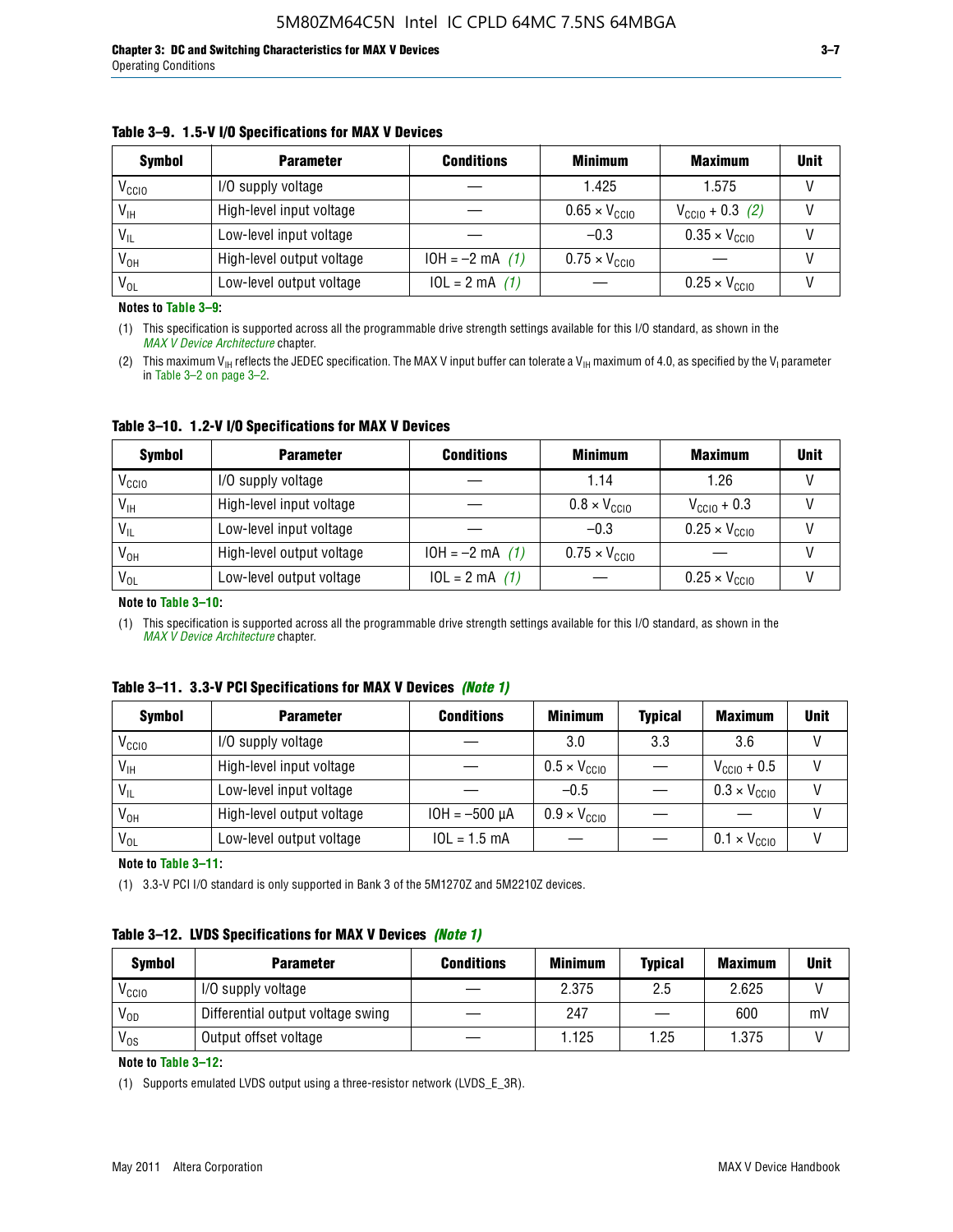| <b>Symbol</b> | <b>Parameter</b>                  | <b>Conditions</b> | <b>Minimum</b> | <b>Typical</b> | <b>Maximum</b> | <b>Unit</b> |
|---------------|-----------------------------------|-------------------|----------------|----------------|----------------|-------------|
| Vccio         | I/O supply voltage                |                   | 2.375          | 2.5            | 2.625          |             |
| $V_{OD}$      | Differential output voltage swing |                   | 247            |                | 600            | m۱          |
| $V_{OS}$      | Output offset voltage             |                   | 1.125          | 1.25           | 1.375          |             |

#### **Table 3–13. RSDS Specifications for MAX V Devices** *(Note 1)*

**Note to Table 3–13:**

(1) Supports emulated RSDS output using a three-resistor network (RSDS\_E\_3R).

### **Bus Hold Specifications**

Table 3–14 lists the bus hold specifications for the MAX V device family.

**Table 3–14. Bus Hold Specifications for MAX V Devices**

|                            |                               | V <sub>ccio</sub> Level |            |       |            |            |            |            |            |       |            |             |
|----------------------------|-------------------------------|-------------------------|------------|-------|------------|------------|------------|------------|------------|-------|------------|-------------|
| <b>Parameter</b>           | <b>Conditions</b>             |                         | 1.2V       |       | 1.5V       |            | 1.8V       |            | 2.5V       | 3.3V  |            | <b>Unit</b> |
|                            |                               | Min                     | <b>Max</b> | Min   | <b>Max</b> | <b>Min</b> | <b>Max</b> | <b>Min</b> | <b>Max</b> | Min   | <b>Max</b> |             |
| Low sustaining<br>current  | $V_{IN}$ > $V_{IL}$ (maximum) | 10                      |            | 20    |            | 30         |            | 50         |            | 70    |            | μA          |
| High sustaining<br>current | $V_{IN}$ < $V_{IH}$ (minimum) | $-10$                   |            | $-20$ |            | $-30$      |            | $-50$      |            | $-70$ |            | μA          |
| Low overdrive<br>current   | $0 V < V_{IN} < V_{CC10}$     |                         | 130        |       | 160        |            | 200        |            | 300        |       | 500        | μA          |
| High overdrive<br>current  | $0 V < V_{IN} < V_{CC10}$     |                         | $-130$     |       | $-160$     |            | $-200$     |            | $-300$     |       | $-500$     | μA          |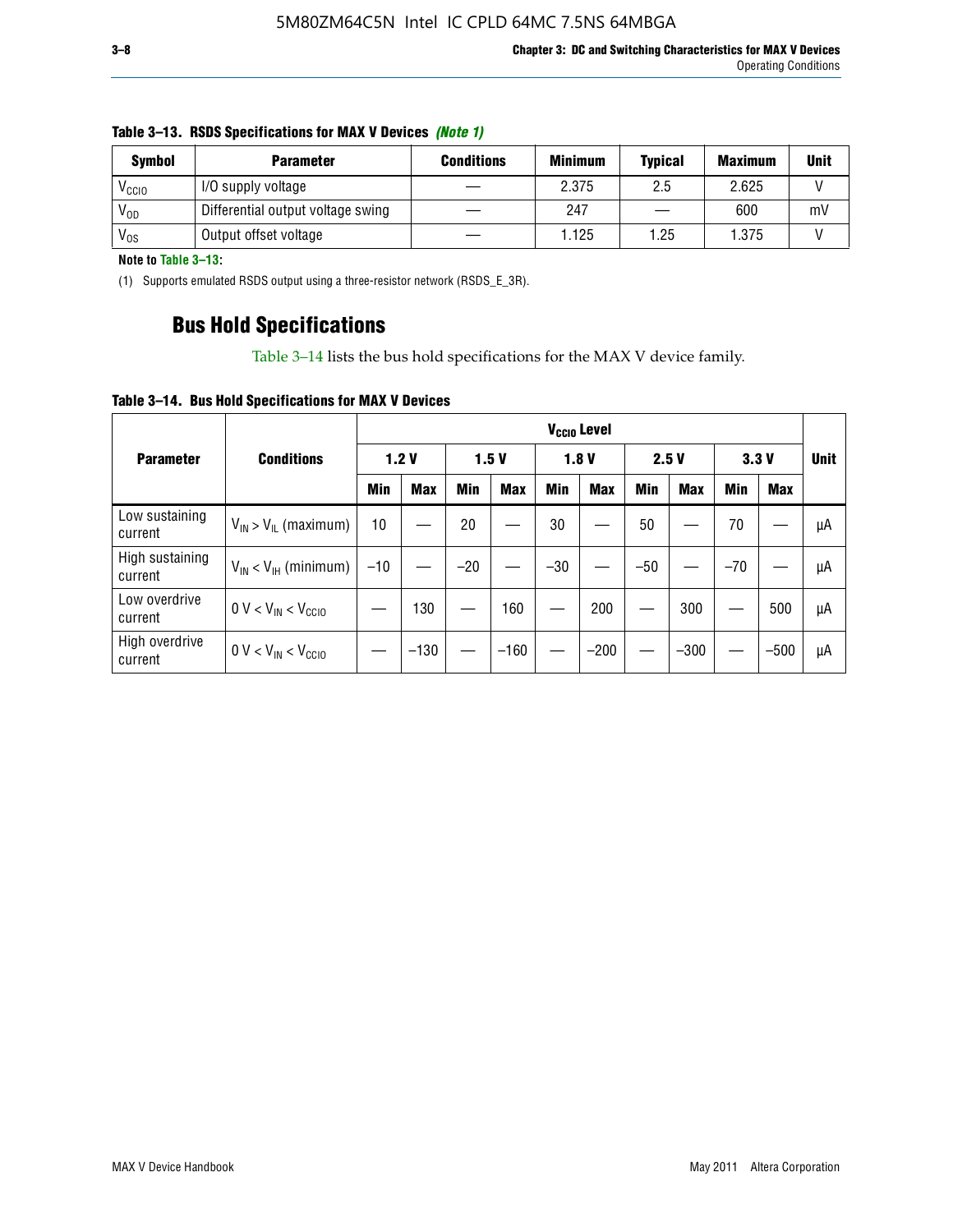**Chapter 3: DC and Switching Characteristics for MAX V Devices 3–9** Operating Conditions

### **Power-Up Timing**

Table 3–15 lists the power-up timing characteristics for the MAX V device family.

| Table 3-15. Power-Up Timing for MAX V Devices |  |  |  |  |  |
|-----------------------------------------------|--|--|--|--|--|
|-----------------------------------------------|--|--|--|--|--|

| <b>Symbol</b>       | <b>Parameter</b>                                   | <b>Device</b> | <b>Temperature Range</b>  | Min                      | <b>Typ</b> | <b>Max</b> | <b>Unit</b> |
|---------------------|----------------------------------------------------|---------------|---------------------------|--------------------------|------------|------------|-------------|
|                     |                                                    | 5M40Z         | Commercial and industrial | $\overline{\phantom{0}}$ |            | 200        | μs          |
|                     |                                                    |               | Extended                  |                          |            | 300        | μs          |
|                     |                                                    | 5M80Z         | Commercial and industrial |                          |            | 200        | μs          |
|                     |                                                    |               | Extended                  |                          |            | 300        | μs          |
|                     |                                                    | 5M160Z        | Commercial and industrial |                          |            | 200        | μs          |
|                     |                                                    |               | Extended                  |                          |            | 300        | μs          |
|                     |                                                    | 5M240Z (2)    | Commercial and industrial |                          |            | 200        | μs          |
|                     | The amount of time from                            |               | Extended                  |                          |            | 300        | μs          |
|                     | when minimum $V_{C C INT}$ is                      | 5M240Z (3)    | Commercial and industrial |                          |            | 300        | μs          |
| t <sub>config</sub> | reached until the device<br>enters user mode $(1)$ |               | Extended                  | $\overline{\phantom{0}}$ |            | 400        | μs          |
|                     |                                                    | 5M570Z        | Commercial and industrial |                          |            | 300        | μs          |
|                     |                                                    |               | Extended                  |                          |            | 400        | μs          |
|                     |                                                    | 5M1270Z (4)   | Commercial and industrial |                          |            | 300        | μs          |
|                     |                                                    |               | Extended                  |                          |            | 400        | μs          |
|                     |                                                    | 5M1270Z (5)   | Commercial and industrial |                          |            | 450        | μs          |
|                     |                                                    |               | Extended                  |                          |            | 500        | μs          |
|                     |                                                    | 5M2210Z       | Commercial and industrial |                          |            | 450        | μs          |
|                     |                                                    |               | Extended                  |                          |            | 500        | μs          |

**Notes to Table 3–15:**

(1) For more information about power-on reset (POR) trigger voltage, refer to the *[Hot Socketing and Power-On Reset in MAX V Devices](http://www.altera.com/literature/hb/max-v/mv51004.pdf)* chapter.

(2) Not applicable to the T144 package of the 5M240Z device.

(3) Only applicable to the T144 package of the 5M240Z device.

(4) Not applicable to the F324 package of the 5M1270Z device.

(5) Only applicable to the F324 package of the 5M1270Z device.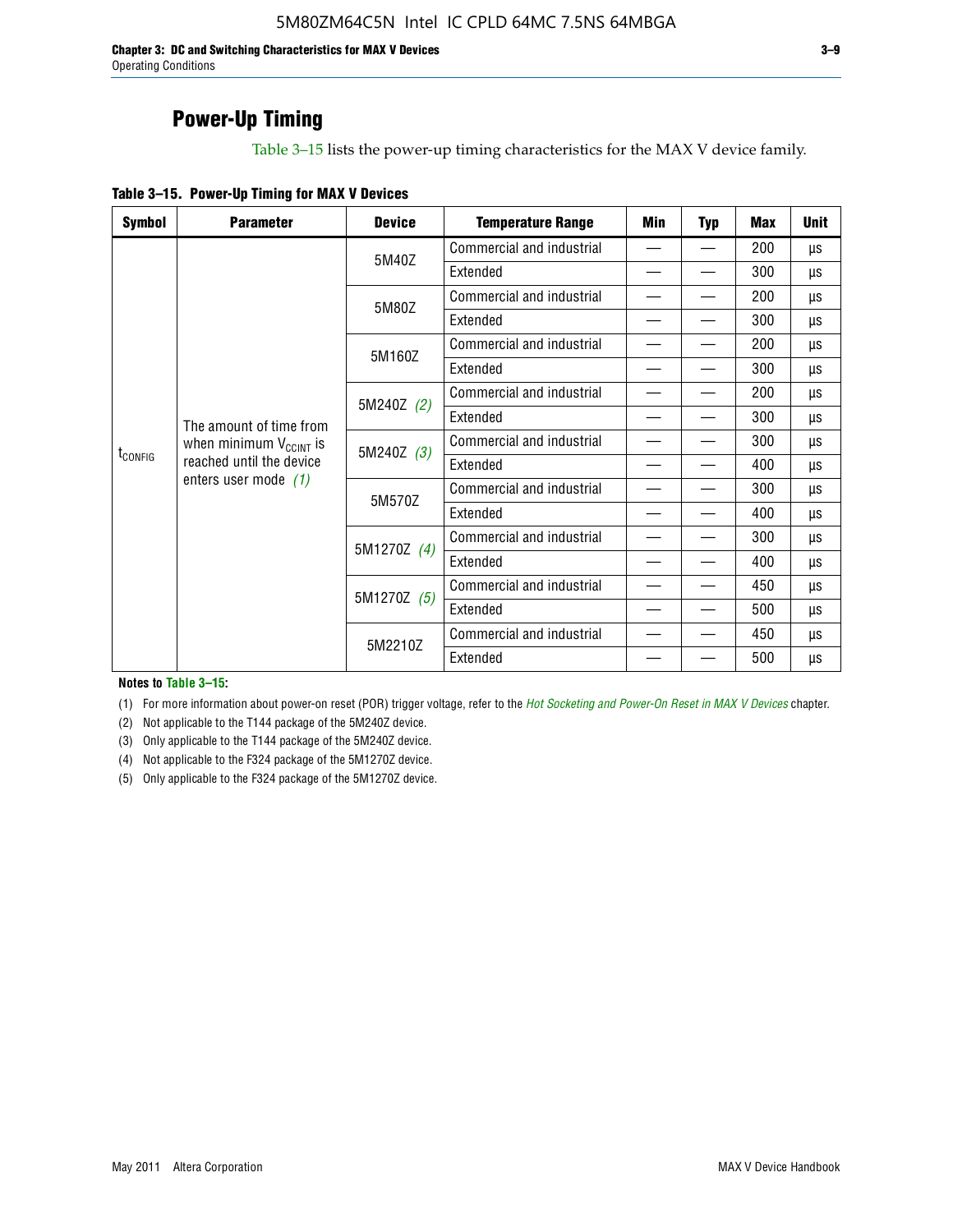### **Power Consumption**

You can use the Altera® PowerPlay Early Power Estimator and PowerPlay Power Analyzer to estimate the device power.

**For more information about these power analysis tools, refer to the** *PowerPlay Early**[Power Estimator for Altera CPLDs User Guide](http://www.altera.com/literature/ug/ug_epe_cpld.pdf)* and the *[PowerPlay Power Analysis](http://www.altera.com/literature/hb/qts/qts_qii53013.pdf)* chapter in volume 3 of the *Quartus II Handbook.*

# **Timing Model and Specifications**

MAX V devices timing can be analyzed with the Altera Quartus<sup>®</sup> II software, a variety of industry-standard EDA simulators and timing analyzers, or with the timing model shown in Figure 3–2.

MAX V devices have predictable internal delays that allow you to determine the worst-case timing of any design. The software provides timing simulation, point-to-point delay prediction, and detailed timing analysis for device-wide performance evaluation.



**Figure 3–2. Timing Model for MAX V Devices**

You can derive the timing characteristics of any signal path from the timing model and parameters of a particular device. You can calculate external timing parameters, which represent pin-to-pin timing delays, as the sum of the internal parameters.

**For more information, refer to** *[AN629: Understanding Timing in Altera CPLDs](http://www.altera.com/literature/an/an629.pdf)***.**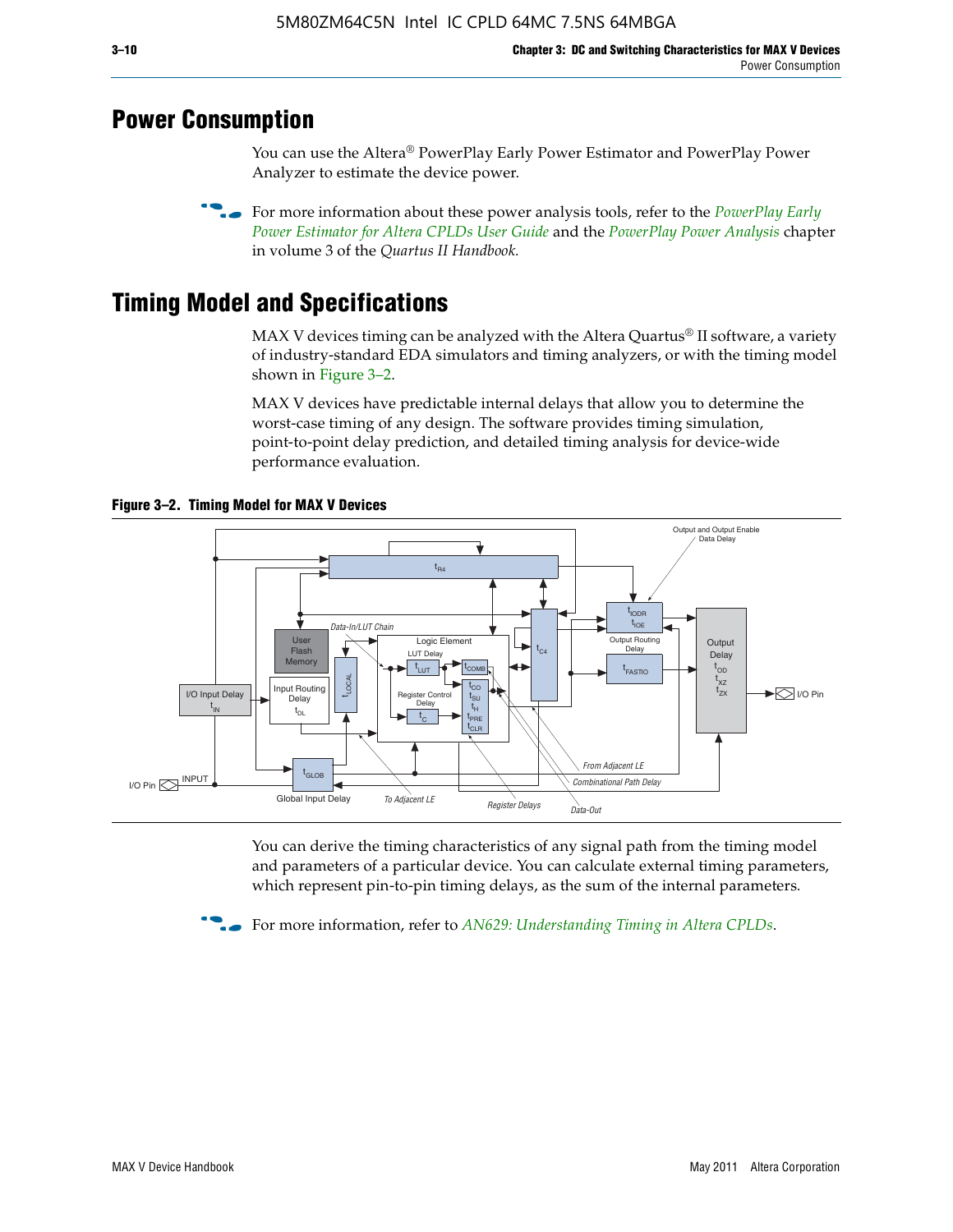### **Preliminary and Final Timing**

This section describes the performance, internal, external, and UFM timing specifications. All specifications are representative of the worst-case supply voltage and junction temperature conditions.

Timing models can have either preliminary or final status. The Quartus II software issues an informational message during the design compilation if the timing models are preliminary. Table 3–16 lists the status of the MAX V device timing models.

Preliminary status means the timing model is subject to change. Initially, timing numbers are created using simulation results, process data, and other known parameters. These tests are used to make the preliminary numbers as close to the actual timing parameters as possible.

Final timing numbers are based on actual device operation and testing. These numbers reflect the actual performance of the device under the worst-case voltage and junction temperature conditions.

| <b>Device</b> | <b>Final</b> |
|---------------|--------------|
| 5M40Z         |              |
| 5M80Z         |              |
| 5M160Z        |              |
| 5M240Z        |              |
| 5M570Z        |              |
| 5M1270Z       |              |
| 5M2210Z       |              |

**Table 3–16. Timing Model Status for MAX V Devices**

### **Performance**

Table 3–17 lists the MAX V device performance for some common designs. All performance values were obtained with the Quartus II software compilation of megafunctions.

**Table 3–17. Device Performance for MAX V Devices (Part 1 of 2)**

|                                |                                            |                       |            |                             | <b>Performance</b> |                                      |                 |             |            |  |  |
|--------------------------------|--------------------------------------------|-----------------------|------------|-----------------------------|--------------------|--------------------------------------|-----------------|-------------|------------|--|--|
| <b>Resource</b><br><b>Used</b> | <b>Design Size and</b><br><b>Function</b>  | <b>Resources Used</b> |            |                             |                    | 5M40Z/5M80Z/5M160Z/<br>5M240Z/5M570Z | 5M1270Z/5M2210Z | <b>Unit</b> |            |  |  |
|                                |                                            | Mode                  | <b>LEs</b> | <b>UFM</b><br><b>Blocks</b> | C4                 | C5, I5                               | C4              | C5, I5      |            |  |  |
|                                | 16-bit counter $(1)$                       |                       | 16         | 0                           | 184.1              | 118.3                                | 247.5           | 201.1       | <b>MHz</b> |  |  |
|                                | 64-bit counter $(1)$                       |                       | 64         | 0                           | 83.2               | 80.5                                 | 154.8           | 125.8       | <b>MHz</b> |  |  |
|                                | 16-to-1 multiplexer                        |                       | 11         | 0                           | 17.4               | 20.4                                 | 8.0             | 9.3         | ns         |  |  |
| LE                             | 32-to-1 multiplexer                        |                       | 24         | 0                           | 12.5               | 25.3                                 | 9.0             | 11.4        | ns         |  |  |
|                                | 16-bit XOR function                        |                       | 5          | 0                           | 9.0                | 16.1                                 | 6.6             | 8.2         | ns         |  |  |
|                                | 16-bit decoder with<br>single address line |                       | 5          | 0                           | 9.2                | 16.1                                 | 6.6             | 8.2         | ns         |  |  |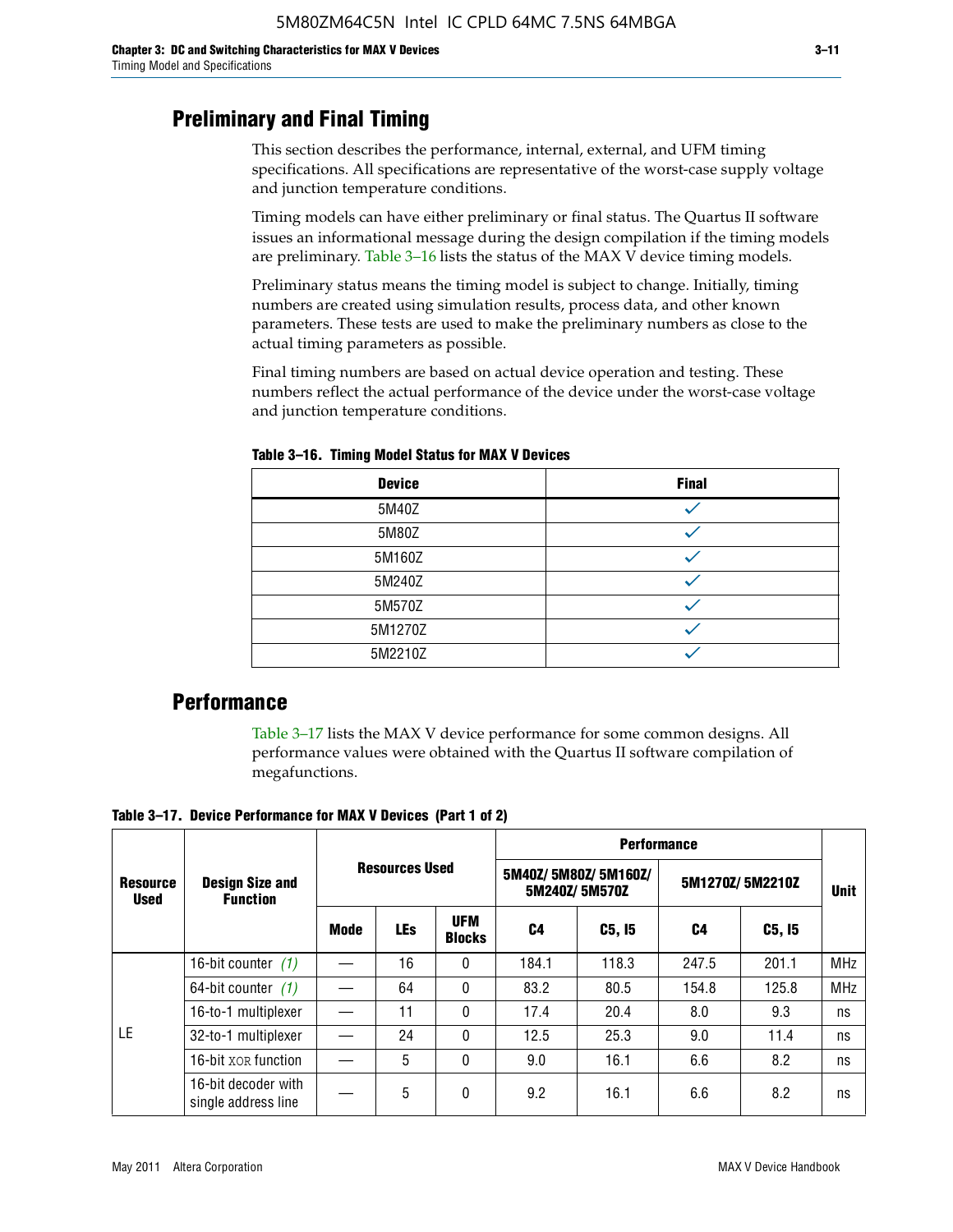|                                |                                           |                   |                       |                             | <b>Performance</b> |                                      |                 |             |            |  |  |
|--------------------------------|-------------------------------------------|-------------------|-----------------------|-----------------------------|--------------------|--------------------------------------|-----------------|-------------|------------|--|--|
| <b>Resource</b><br><b>Used</b> | <b>Design Size and</b><br><b>Function</b> |                   | <b>Resources Used</b> |                             |                    | 5M40Z/5M80Z/5M160Z/<br>5M240Z/5M570Z | 5M1270Z/5M2210Z | <b>Unit</b> |            |  |  |
|                                |                                           | <b>Mode</b>       | <b>LEs</b>            | <b>UFM</b><br><b>Blocks</b> | C4                 | C5, I5                               | C4              | C5, I5      |            |  |  |
|                                | $512 \times 16$                           | None              | 3                     |                             | 10.0               | 10.0                                 | 10.0            | 10.0        | <b>MHz</b> |  |  |
|                                | $512 \times 16$                           | <b>SPI</b><br>(2) | 37                    |                             | 9.7                | 9.7                                  | 8.0             | 8.0         | <b>MHz</b> |  |  |
| <b>UFM</b>                     | $512 \times 8$                            | Parallel<br>(3)   | 73                    |                             | (4)                | (4)                                  | (4)             | (4)         | <b>MHz</b> |  |  |
|                                | $512 \times 16$                           | $l^2C$<br>(3)     | 142                   |                             | 100<br>(5)         | 100 $(5)$                            | 100 $(5)$       | 100 $(5)$   | kHz        |  |  |

### **Table 3–17. Device Performance for MAX V Devices (Part 2 of 2)**

**Notes to Table 3–17:**

(1) This design is a binary loadable up counter.

(2) This design is configured for read-only operation in Extended mode. Read and write ability increases the number of logic elements (LEs) used.

(3) This design is configured for read-only operation. Read and write ability increases the number of LEs used.

(4) This design is asynchronous.

(5) The I2C megafunction is verified in hardware up to 100-kHz serial clock line rate.

### **Internal Timing Parameters**

Internal timing parameters are specified on a speed grade basis independent of device density. Table 3–18 through Table 3–25 on page 3–19 list the MAX V device internal timing microparameters for LEs, input/output elements (IOEs), UFM blocks, and MultiTrack interconnects.

For more information about each internal timing microparameters symbol, refer to *[AN629: Understanding Timing in Altera CPLDs](http://www.altera.com/literature/an/an629.pdf)*.

|                   |                                               | 5M40Z/ 5M80Z/ 5M160Z/<br>5M240Z/5M570Z |            |              |            | 5M1270Z/5M2210Z |            |              |            |    |
|-------------------|-----------------------------------------------|----------------------------------------|------------|--------------|------------|-----------------|------------|--------------|------------|----|
| <b>Symbol</b>     | <b>Parameter</b>                              |                                        | C4         |              | C5, I5     |                 | C4         |              | C5, I5     |    |
|                   |                                               | Min                                    | <b>Max</b> | Min          | <b>Max</b> | Min             | <b>Max</b> | Min          | <b>Max</b> |    |
| $t_{LUT}$         | LE combinational look-up<br>table (LUT) delay |                                        | 1,215      |              | 2,247      |                 | 742        |              | 914        | ps |
| t <sub>comb</sub> | Combinational path delay                      |                                        | 243        |              | 309        |                 | 192        |              | 236        | ps |
| $t_{CLR}$         | LE register clear delay                       | 401                                    |            | 545          |            | 309             |            | 381          |            | ps |
| t <sub>PRE</sub>  | LE register preset delay                      | 401                                    |            | 545          |            | 309             |            | 381          |            | ps |
| $t_{\text{SU}}$   | LE register setup time<br>before clock        | 260                                    |            | 321          |            | 271             |            | 333          |            | ps |
| $t_{H}$           | LE register hold time<br>after clock          | 0                                      |            | $\mathbf{0}$ |            | 0               |            | $\mathbf{0}$ |            | ps |
| $t_{\rm CO}$      | LE register<br>clock-to-output delay          |                                        | 380        |              | 494        |                 | 305        |              | 376        | ps |

**Table 3–18. LE Internal Timing Microparameters for MAX V Devices (Part 1 of 2)**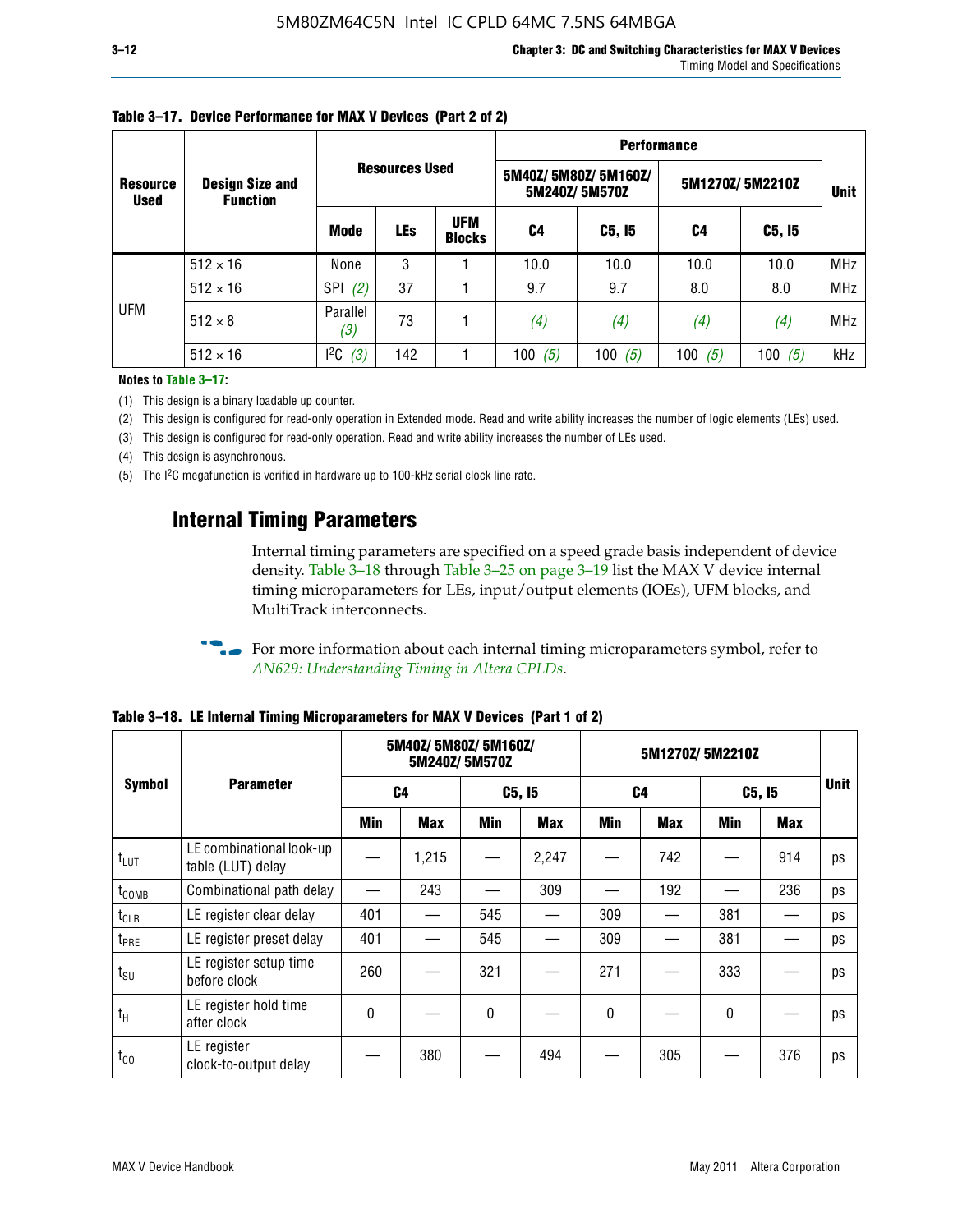**Chapter 3: DC and Switching Characteristics for MAX V Devices 3–13** Timing Model and Specifications

|                    |                                   |     | 5M40Z/ 5M80Z/ 5M160Z/<br>5M240Z/5M570Z |     |            | 5M1270Z/5M2210Z |            |     |            |             |
|--------------------|-----------------------------------|-----|----------------------------------------|-----|------------|-----------------|------------|-----|------------|-------------|
| <b>Symbol</b>      | <b>Parameter</b>                  | C4  |                                        |     | C5, I5     | C4              |            |     | C5, I5     | <b>Unit</b> |
|                    |                                   | Min | <b>Max</b>                             | Min | <b>Max</b> | Min             | <b>Max</b> | Min | <b>Max</b> |             |
| t <sub>CLKHL</sub> | Minimum clock high or<br>low time | 253 |                                        | 339 |            | 216             |            | 266 |            | ps          |
| $t_c$              | Register control delay            |     | ,356                                   |     | 1,741      |                 | 1,114      |     | 1,372      | ps          |

#### **Table 3–18. LE Internal Timing Microparameters for MAX V Devices (Part 2 of 2)**

### **Table 3–19. IOE Internal Timing Microparameters for MAX V Devices**

|                     | <b>Parameter</b>                                               |                | 5M40Z/ 5M80Z/ 5M160Z/ | 5M240Z/5M570Z |            | 5M1270Z/5M2210Z |            |            |       |             |
|---------------------|----------------------------------------------------------------|----------------|-----------------------|---------------|------------|-----------------|------------|------------|-------|-------------|
| <b>Symbol</b>       |                                                                | C <sub>4</sub> |                       | C5, I5        |            | C <sub>4</sub>  |            | C5, I5     |       | <b>Unit</b> |
|                     |                                                                | Min            | <b>Max</b>            | <b>Min</b>    | <b>Max</b> | Min             | <b>Max</b> | <b>Min</b> | Max   |             |
| t <sub>FASTIO</sub> | Data output delay from<br>adjacent LE to I/O block             |                | 170                   |               | 428        |                 | 207        |            | 254   | ps          |
| $t_{IN}$            | I/O input pad and buffer<br>delay                              |                | 907                   |               | 986        |                 | 920        |            | 1,132 | ps          |
| $t_{GLOB}$ (1)      | I/O input pad and buffer<br>delay used as global<br>signal pin |                | 2,261                 |               | 3,322      |                 | 1,974      |            | 2,430 | ps          |
| $t_{10E}$           | Internally generated<br>output enable delay                    |                | 530                   |               | 1,410      |                 | 374        |            | 460   | ps          |
| $t_{DL}$            | Input routing delay                                            |                | 318                   |               | 509        |                 | 291        |            | 358   | ps          |
| $t_{OD}$ (2)        | Output delay buffer and<br>pad delay                           |                | 1,319                 |               | 1,543      |                 | 1,383      |            | 1,702 | ps          |
| $t_{XZ}$ (3)        | Output buffer disable<br>delay                                 |                | 1,045                 |               | 1,276      |                 | 982        |            | 1,209 | ps          |
| $t_{ZX}$ (4)        | Output buffer enable<br>delay                                  |                | 1,160                 |               | 1,353      |                 | 1,303      |            | 1,604 | ps          |

#### **Notes to Table 3–19:**

(1) Delay numbers for t<sub>GLOB</sub> differ for each device density and speed grade. The delay numbers for t<sub>GLOB</sub>, shown in Table 3–19, are based on a 5M240Z device target.

(2) For more information about delay adders associated with different I/O standards, drive strengths, and slew rates, refer to Table 3–34 on page 3–24 and Table 3–35 on page 3–25.

(3) For more information about  $t_{XZ}$  delay adders associated with different I/O standards, drive strengths, and slew rates, refer to Table 3-22 on page 3–15 and Table 3–23 on page 3–15.

(4) For more information about t<sub>zx</sub> delay adders associated with different I/O standards, drive strengths, and slew rates, refer to Table 3–20 on<br>page 3–14 and Table 3–21 on page 3–14.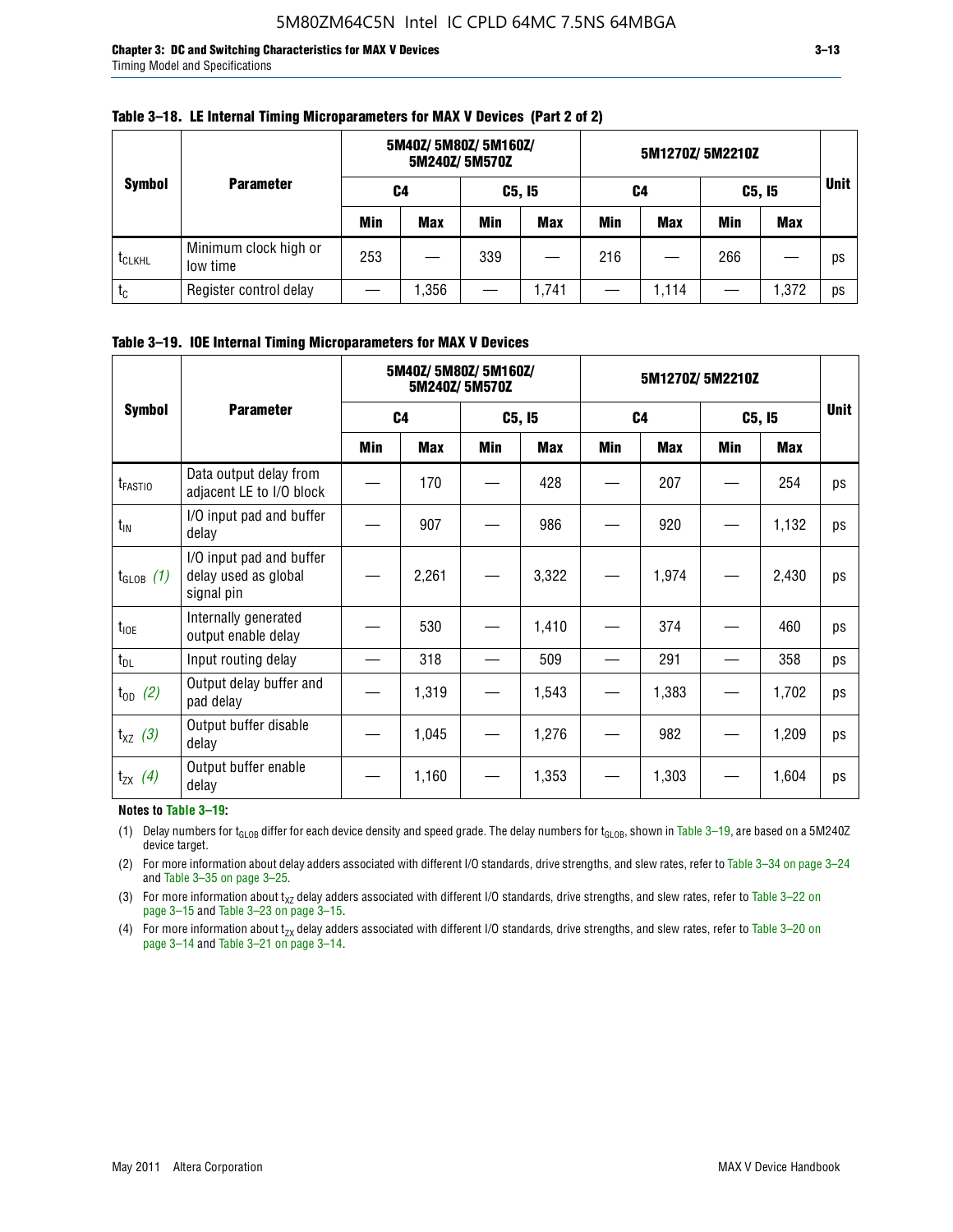Table 3–20 through Table 3–23 list the adder delays for  $t_{ZX}$  and  $t_{XZ}$  microparameters when using an I/O standard other than 3.3-V LVTTL with 16 mA drive strength.

|                 |                  |                | 5M40Z/5M80Z/5M160Z/ | 5M240Z/5M570Z |            |                |              |            |              |             |
|-----------------|------------------|----------------|---------------------|---------------|------------|----------------|--------------|------------|--------------|-------------|
| <b>Standard</b> |                  | C <sub>4</sub> |                     | C5, I5        |            | C <sub>4</sub> |              | C5, I5     |              | <b>Unit</b> |
|                 |                  | Min            | <b>Max</b>          | Min           | <b>Max</b> | Min            | <b>Max</b>   | <b>Min</b> | <b>Max</b>   |             |
| 3.3-V LVTTL     | 16 mA            |                | 0                   |               | 0          |                | $\mathbf{0}$ |            | 0            | ps          |
|                 | 8 mA             |                | 72                  |               | 74         |                | 101          |            | 125          | ps          |
| 3.3-V LVCMOS    | 8 mA             |                | $\mathbf{0}$        |               | 0          |                | $\mathbf{0}$ |            | $\mathbf{0}$ | ps          |
|                 | 4 mA             |                | 72                  |               | 74         |                | 101          |            | 125          | ps          |
| 2.5-V LVTTL /   | 14 mA            |                | 126                 |               | 127        |                | 155          |            | 191          | ps          |
| <b>LVCMOS</b>   | 7 mA             |                | 196                 |               | 197        |                | 545          |            | 671          | ps          |
| 1.8-V LVTTL /   | 6 mA             |                | 608                 |               | 610        |                | 721          |            | 888          | ps          |
| <b>LVCMOS</b>   | 3 mA             |                | 681                 |               | 685        |                | 2012         |            | 2477         | ps          |
| 1.5-V LVCMOS    | 4 mA             |                | 1162                |               | 1157       |                | 1590         |            | 1957         | ps          |
|                 | 2 mA             |                | 1245                |               | 1244       |                | 3269         |            | 4024         | ps          |
| 1.2-V LVCMOS    | 3 <sub>m</sub> A |                | 1889                |               | 1856       |                | 2860         |            | 3520         | ps          |
| 3.3-V PCI       | 20 mA            |                | 72                  |               | 74         |                | $-18$        |            | $-22$        | ps          |
| <b>LVDS</b>     |                  |                | 126                 |               | 127        |                | 155          |            | 191          | ps          |
| <b>RSDS</b>     |                  |                | 126                 |               | 127        |                | 155          |            | 191          | ps          |

|                 |                  | 5M40Z/5M80Z/5M160Z/ | 5M240Z/5M570Z |                                 |        | 5M1270Z/5M2210Z |            |        |        |             |
|-----------------|------------------|---------------------|---------------|---------------------------------|--------|-----------------|------------|--------|--------|-------------|
| <b>Standard</b> |                  | C <sub>4</sub>      |               | C5, I5                          |        | C <sub>4</sub>  |            | C5, I5 |        | <b>Unit</b> |
|                 |                  | Min                 | <b>Max</b>    | Min                             | Max    | <b>Min</b>      | <b>Max</b> | Min    | Max    |             |
| 3.3-V LVTTL     | 16 mA            |                     | 5,951         |                                 | 6,063  |                 | 6,012      |        | 5,743  | ps          |
|                 | 8 mA             |                     | 6,534         | $\hspace{0.1mm}-\hspace{0.1mm}$ | 6,662  | —               | 8,785      |        | 8,516  | ps          |
| 3.3-V LVCMOS    | 8 mA             |                     | 5,951         |                                 | 6,063  |                 | 6,012      |        | 5,743  | ps          |
|                 | 4 mA             |                     | 6,534         |                                 | 6,662  |                 | 8,785      |        | 8,516  | ps          |
| 2.5-V LVTTL /   | $14 \text{ mA}$  |                     | 9,110         |                                 | 9,237  |                 | 10,072     |        | 9,803  | ps          |
| <b>LVCMOS</b>   | 7 mA             |                     | 9,830         | —                               | 9,977  | —               | 12,945     |        | 12,676 | ps          |
| 1.8-V LVTTL /   | 6 mA             |                     | 21,800        |                                 | 21,787 |                 | 21,185     |        | 20,916 | ps          |
| <b>LVCMOS</b>   | 3 mA             |                     | 23,020        | $\hspace{0.05cm}$               | 23,037 | $\qquad \qquad$ | 24,597     |        | 24,328 | ps          |
| 1.5-V LVCMOS    | 4 mA             |                     | 39,120        |                                 | 39,067 |                 | 34,517     |        | 34,248 | ps          |
|                 | 2 mA             |                     | 40,670        |                                 | 40,617 |                 | 39,717     |        | 39,448 | ps          |
| 1.2-V LVCMOS    | 3 <sub>m</sub> A |                     | 69,505        |                                 | 70,461 |                 | 55,800     |        | 55,531 | ps          |
| 3.3-V PCI       | 20 mA            |                     | 6,534         |                                 | 6,662  |                 | 35         |        | 44     | ps          |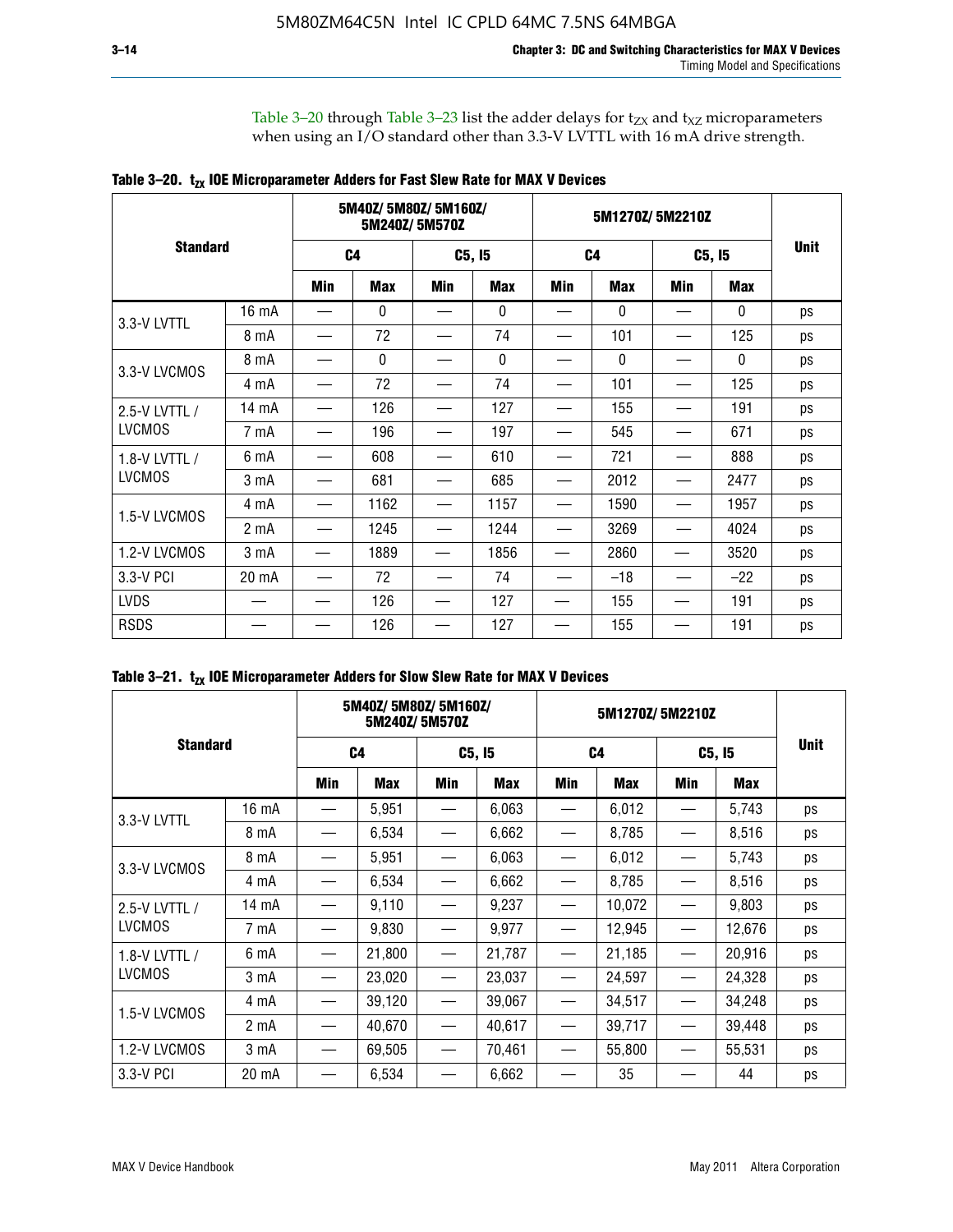**Chapter 3: DC and Switching Characteristics for MAX V Devices 3–15** Timing Model and Specifications

|                 |                  |                | 5M40Z/5M80Z/5M160Z/ | 5M240Z/5M570Z |              |                | 5M1270Z/5M2210Z |            |              |             |
|-----------------|------------------|----------------|---------------------|---------------|--------------|----------------|-----------------|------------|--------------|-------------|
| <b>Standard</b> |                  | C <sub>4</sub> |                     | C5, I5        |              | C <sub>4</sub> |                 | C5, I5     |              | <b>Unit</b> |
|                 |                  | <b>Min</b>     | <b>Max</b>          | <b>Min</b>    | <b>Max</b>   | <b>Min</b>     | <b>Max</b>      | <b>Min</b> | <b>Max</b>   |             |
| 3.3-V LVTTL     | 16 mA            |                | $\mathbf{0}$        |               | $\mathbf{0}$ |                | $\mathbf{0}$    |            | $\mathbf{0}$ | ps          |
|                 | 8 mA             |                | $-69$               |               | $-69$        |                | $-74$           |            | $-91$        | ps          |
| 3.3-V LVCMOS    | 8 mA             |                | 0                   |               | 0            |                | $\mathbf{0}$    |            | $\mathbf{0}$ | ps          |
|                 | 4 mA             |                | $-69$               |               | $-69$        |                | $-74$           |            | $-91$        | ps          |
| 2.5-V LVTTL /   | 14 mA            |                | $-7$                |               | $-10$        |                | $-46$           |            | $-56$        | ps          |
| <b>LVCMOS</b>   | 7 mA             |                | $-66$               |               | $-69$        |                | $-82$           |            | $-101$       | ps          |
| 1.8-V LVTTL /   | 6 mA             |                | 45                  |               | 37           |                | $-7$            |            | $-8$         | ps          |
| <b>LVCMOS</b>   | 3 <sub>m</sub> A |                | 34                  |               | 25           |                | 119             |            | 147          | ps          |
| 1.5-V LVCMOS    | 4 mA             |                | 166                 |               | 155          |                | 339             |            | 418          | ps          |
|                 | 2 <sub>m</sub> A |                | 190                 |               | 179          |                | 464             |            | 571          | ps          |
| 1.2-V LVCMOS    | 3 mA             |                | 300                 |               | 283          |                | 817             |            | 1,006        | ps          |
| 3.3-V PCI       | 20 mA            |                | $-69$               |               | $-69$        |                | 80              |            | 99           | ps          |
| <b>LVDS</b>     |                  |                | $-7$                |               | $-10$        |                | $-46$           |            | $-56$        | ps          |
| <b>RSDS</b>     |                  |                | $-7$                |               | $-10$        |                | $-46$           |            | $-56$        | ps          |

### Table 3-22. t<sub>xz</sub> IOE Microparameter Adders for Fast Slew Rate for MAX V Devices

| Table 3–23. $t_{XZ}$ IOE Microparameter Adders for Slow Slew Rate for MAX V Devices |  |  |
|-------------------------------------------------------------------------------------|--|--|
|-------------------------------------------------------------------------------------|--|--|

|                 |                  | 5M40Z/5M80Z/5M160Z/ | 5M240Z/5M570Z |                          |            | 5M1270Z/5M2210Z |            |        |            |             |
|-----------------|------------------|---------------------|---------------|--------------------------|------------|-----------------|------------|--------|------------|-------------|
| <b>Standard</b> |                  | C <sub>4</sub>      |               | C5, I5                   |            | C <sub>4</sub>  |            | C5, I5 |            | <b>Unit</b> |
|                 |                  | Min                 | <b>Max</b>    | Min                      | <b>Max</b> | Min             | <b>Max</b> | Min    | <b>Max</b> |             |
| 3.3-V LVTTL     | 16 mA            |                     | 171           | $\overline{\phantom{0}}$ | 174        | —               | 73         |        | $-132$     | ps          |
|                 | 8 mA             |                     | 112           |                          | 116        |                 | 758        |        | 553        | ps          |
| 3.3-V LVCMOS    | 8 mA             |                     | 171           |                          | 174        |                 | 73         |        | $-132$     | ps          |
|                 | 4 mA             |                     | 112           |                          | 116        |                 | 758        |        | 553        | ps          |
| 2.5-V LVTTL /   | 14 mA            |                     | 213           |                          | 213        |                 | 32         |        | $-173$     | ps          |
| <b>LVCMOS</b>   | 7 mA             |                     | 166           |                          | 166        |                 | 714        |        | 509        | ps          |
| 1.8-V LVTTL /   | 6 mA             |                     | 441           |                          | 438        |                 | 96         |        | $-109$     | ps          |
| <b>LVCMOS</b>   | 3 <sub>m</sub> A |                     | 496           |                          | 494        |                 | 963        |        | 758        | ps          |
| 1.5-V LVCMOS    | 4 mA             |                     | 765           |                          | 755        |                 | 238        |        | 33         | ps          |
|                 | 2 <sub>m</sub> A |                     | 903           |                          | 897        |                 | 1,319      |        | 1,114      | ps          |
| 1.2-V LVCMOS    | 3 mA             |                     | 1,159         | —                        | 1,130      | —               | 400        |        | 195        | ps          |
| 3.3-V PCI       | 20 mA            |                     | 112           |                          | 116        |                 | 303        |        | 373        | ps          |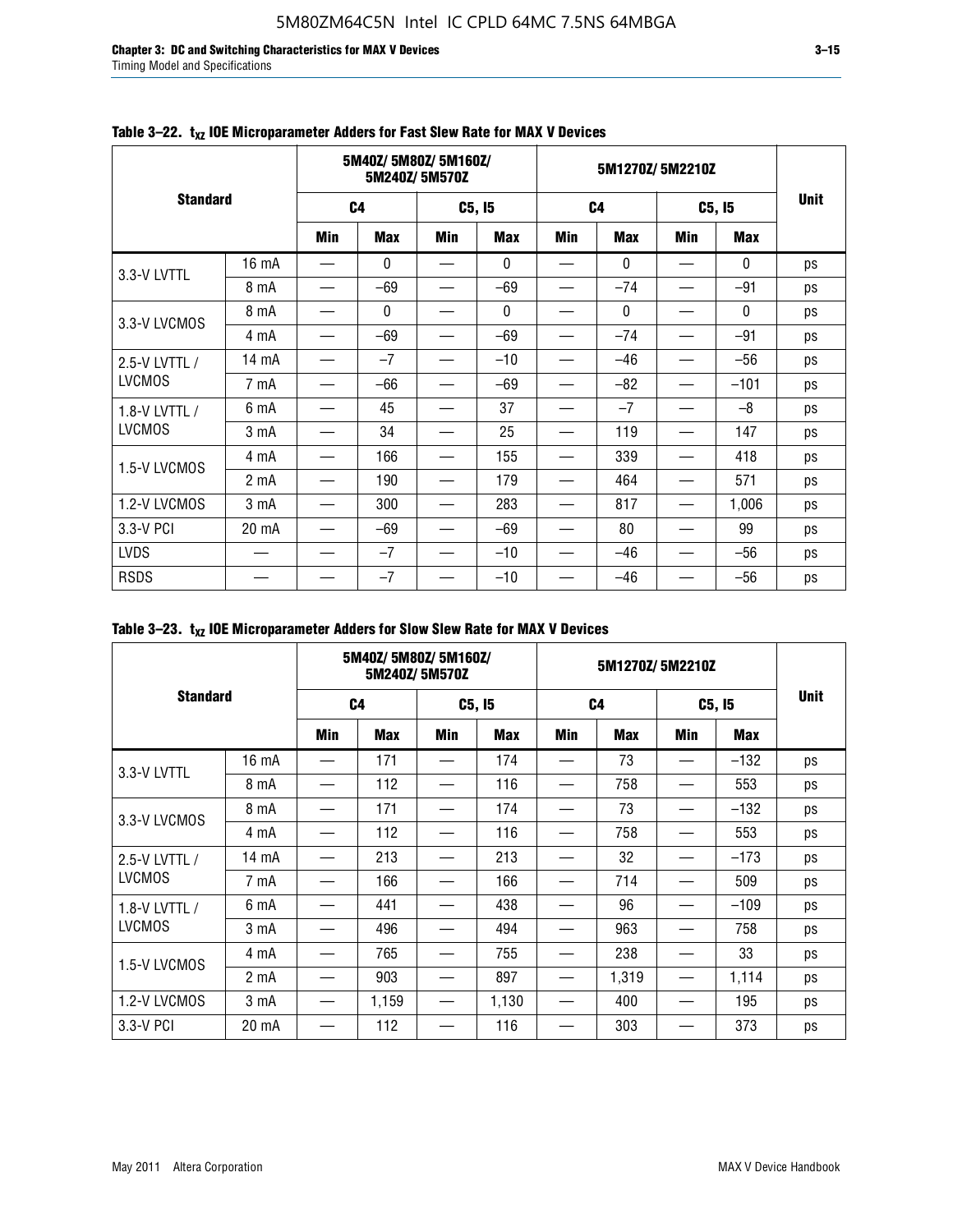**1 The default slew rate setting for MAX V devices in the Quartus II design software is**  $^{\prime\prime}$  fast".

|                    |                                                                                           |                | 5M40Z/ 5M80Z/ 5M160Z/    | 5M240Z/5M570Z |                          | 5M1270Z/5M2210Z |                          |            |            |                         |
|--------------------|-------------------------------------------------------------------------------------------|----------------|--------------------------|---------------|--------------------------|-----------------|--------------------------|------------|------------|-------------------------|
| <b>Symbol</b>      | <b>Parameter</b>                                                                          | C <sub>4</sub> |                          |               | C5, I5                   |                 | C <sub>4</sub>           | C5, I5     |            | <b>Unit</b>             |
|                    |                                                                                           | <b>Min</b>     | <b>Max</b>               | <b>Min</b>    | <b>Max</b>               | <b>Min</b>      | <b>Max</b>               | <b>Min</b> | <b>Max</b> |                         |
| t <sub>ACLK</sub>  | Address register clock<br>period                                                          | 100            |                          | 100           |                          | 100             |                          | 100        |            | ns                      |
| $t_{ASU}$          | Address register shift<br>signal setup to address<br>register clock                       | 20             |                          | 20            |                          | 20              |                          | 20         |            | ns                      |
| $t_{AH}$           | Address register shift<br>signal hold to address<br>register clock                        | 20             |                          | 20            |                          | 20              |                          | 20         |            | ns                      |
| $t_{\mathsf{ADS}}$ | Address register data in<br>setup to address register<br>clock                            | 20             |                          | 20            |                          | 20              |                          | 20         |            | ns                      |
| t <sub>ADH</sub>   | Address register data in<br>hold from address<br>register clock                           | 20             |                          | 20            |                          | 20              |                          | 20         |            | ns                      |
| t <sub>DCLK</sub>  | Data register clock period                                                                | 100            | $\overline{\phantom{0}}$ | 100           | $\overline{\phantom{0}}$ | 100             | $\overline{\phantom{0}}$ | 100        |            | ns                      |
| $t_{DSS}$          | Data register shift signal<br>setup to data register<br>clock                             | 60             |                          | 60            |                          | 60              |                          | 60         |            | ns                      |
| $t_{DSH}$          | Data register shift signal<br>hold from data register<br>clock                            | 20             |                          | 20            |                          | 20              |                          | 20         |            | ns                      |
| $t_{\text{DDS}}$   | Data register data in<br>setup to data register<br>clock                                  | 20             |                          | 20            |                          | 20              |                          | 20         |            | ns                      |
| $t_{DDH}$          | Data register data in hold<br>from data register clock                                    | 20             |                          | 20            |                          | 20              |                          | 20         |            | ns                      |
| $t_{DP}$           | Program signal to data<br>clock hold time                                                 | $\pmb{0}$      |                          | 0             |                          | 0               |                          | 0          |            | ns                      |
| $t_{PB}$           | Maximum delay between<br>program rising edge to<br>UFM busy signal rising<br>edge         |                | 960                      |               | 960                      |                 | 960                      |            | 960        | $\operatorname{\sf ns}$ |
| $t_{\mathsf{BP}}$  | Minimum delay allowed<br>from UFM busy signal<br>going low to program<br>signal going low | 20             |                          | 20            |                          | 20              |                          | 20         |            | ns                      |
| t <sub>PPMX</sub>  | Maximum length of busy<br>pulse during a program                                          |                | 100                      |               | 100                      |                 | 100                      |            | 100        | μs                      |

### **Table 3–24. UFM Block Internal Timing Microparameters for MAX V Devices (Part 1 of 2)**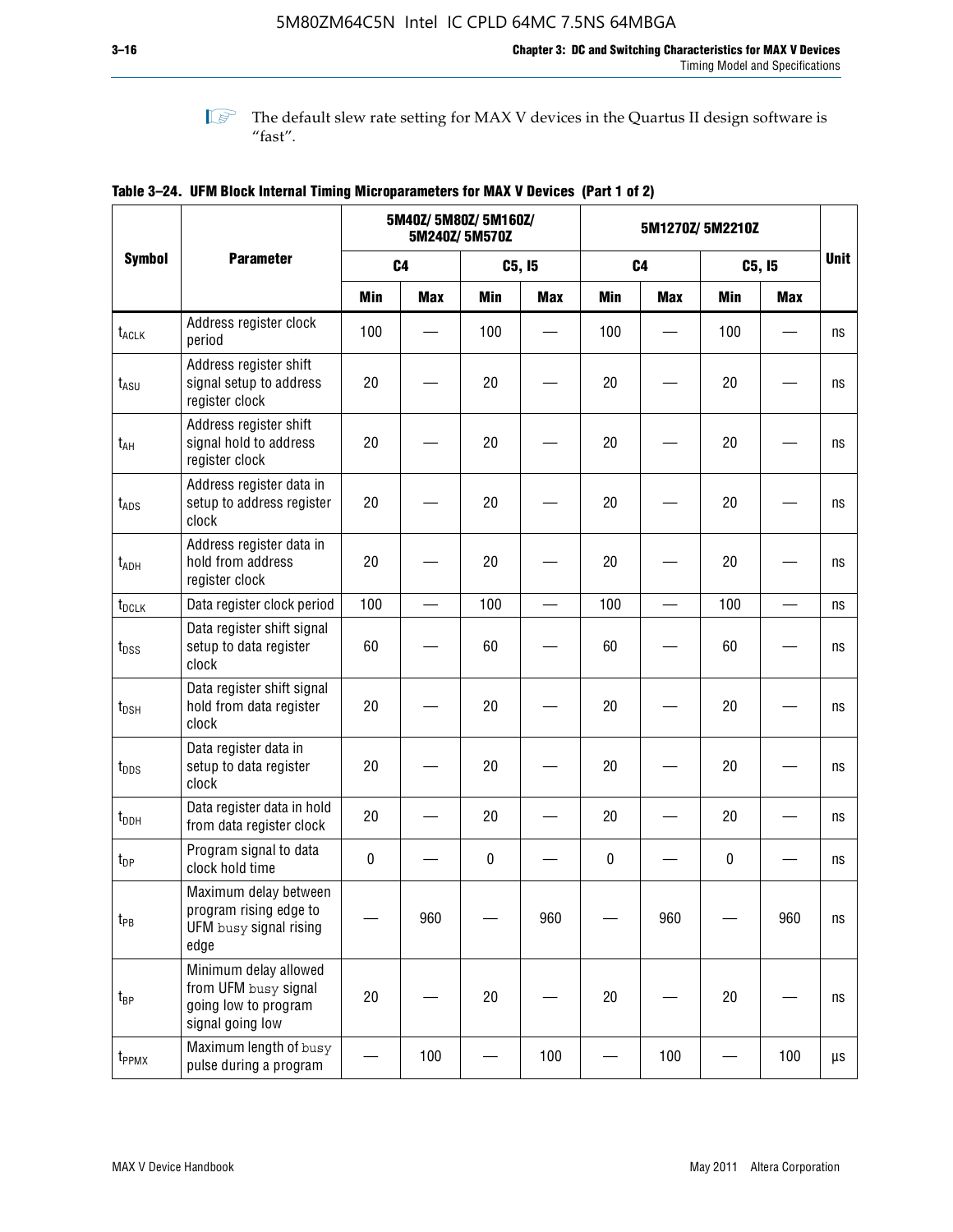**Chapter 3: DC and Switching Characteristics for MAX V Devices 3–17**

Timing Model and Specifications

|                           | <b>Parameter</b>                                                                                      |                          | 5M40Z/ 5M80Z/ 5M160Z/ | 5M240Z/5M570Z |            |                | 5M1270Z/5M2210Z |                          |            |             |
|---------------------------|-------------------------------------------------------------------------------------------------------|--------------------------|-----------------------|---------------|------------|----------------|-----------------|--------------------------|------------|-------------|
| <b>Symbol</b>             |                                                                                                       | C <sub>4</sub>           |                       | C5, I5        |            | C <sub>4</sub> |                 | C5, I5                   |            | <b>Unit</b> |
|                           |                                                                                                       | <b>Min</b>               | <b>Max</b>            | <b>Min</b>    | <b>Max</b> | <b>Min</b>     | <b>Max</b>      | Min                      | <b>Max</b> |             |
| t <sub>AE</sub>           | Minimum erase signal<br>to address clock hold<br>time                                                 | $\mathbf 0$              |                       | $\mathbf 0$   |            | $\mathbf 0$    |                 | $\mathbf 0$              |            | ns          |
| $t_{EB}$                  | Maximum delay between<br>the erase rising edge to<br>the UFM busy signal<br>rising edge               |                          | 960                   |               | 960        |                | 960             |                          | 960        | ns          |
| $t_{BE}$                  | Minimum delay allowed<br>from the UFM busy<br>signal going low to<br>erase signal going low           | 20                       |                       | 20            |            | 20             |                 | 20                       |            | ns          |
| $t_{EPMX}$                | Maximum length of busy<br>pulse during an erase                                                       | $\overline{\phantom{0}}$ | 500                   |               | 500        |                | 500             | $\overline{\phantom{0}}$ | 500        | ms          |
| $t_{DCO}$                 | Delay from data register<br>clock to data register<br>output                                          |                          | 5                     |               | 5          |                | 5               |                          | 5          | ns          |
| $t_{0E}$                  | Delay from OSC ENA<br>signal reaching UFM to<br>rising clock of osc<br>leaving the UFM                | 180                      |                       | 180           |            | 180            |                 | 180                      |            | ns          |
| $t_{RA}$                  | Maximum read access<br>time                                                                           |                          | 65                    |               | 65         |                | 65              |                          | 65         | ns          |
| $t_{\rm 0SCS}$            | Maximum delay between<br>the OSC ENA rising edge<br>to the erase/program<br>signal rising edge        | 250                      |                       | 250           |            | 250            |                 | 250                      |            | ns          |
| $t_{\tiny \textrm{OSCH}}$ | Minimum delay allowed<br>from the<br>erase/program signal<br>going low to OSC ENA<br>signal going low | 250                      |                       | 250           |            | 250            |                 | 250                      |            | ns          |

### **Table 3–24. UFM Block Internal Timing Microparameters for MAX V Devices (Part 2 of 2)**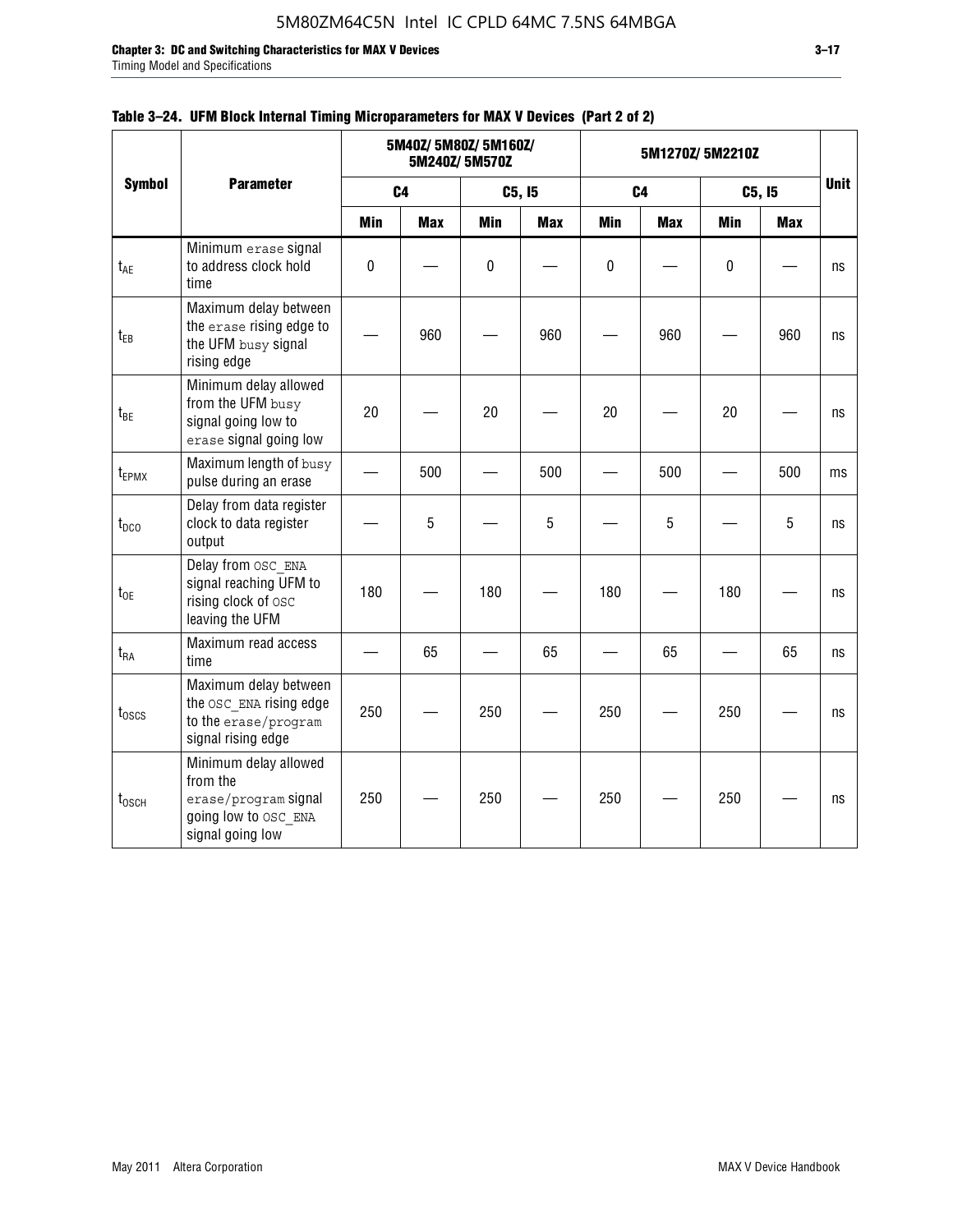Figure 3–3 through Figure 3–5 show the read, program, and erase waveforms for UFM block timing parameters listed in Table 3–24.





#### **Figure 3–4. UFM Program Waveform**

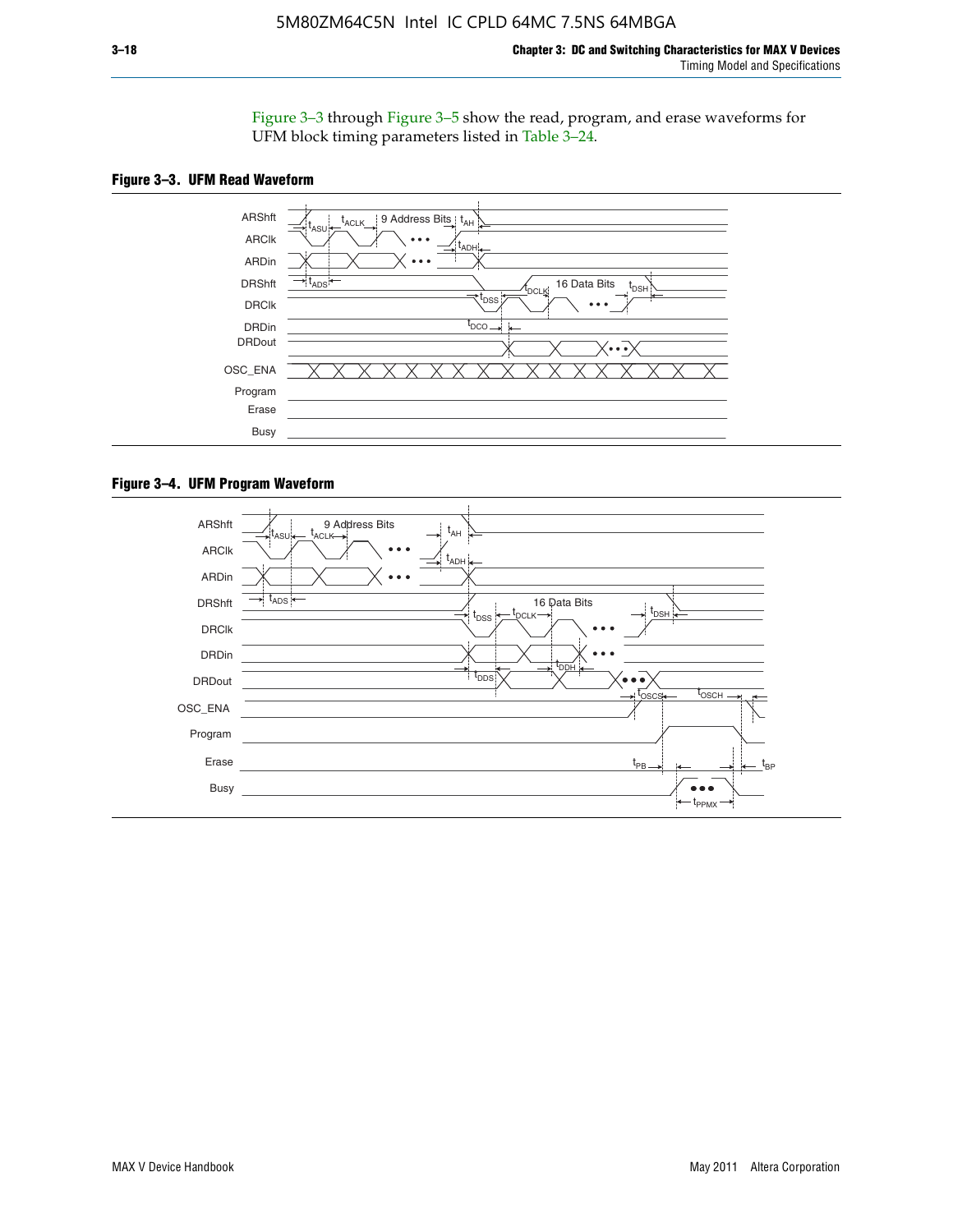

**Table 3–25. Routing Delay Internal Timing Microparameters for MAX V Devices**

|                |     | 5M40Z/5M80Z/5M160Z/ | 5M240Z/5M570Z |            |     |            |            |            |             |
|----------------|-----|---------------------|---------------|------------|-----|------------|------------|------------|-------------|
| <b>Routing</b> | C4  |                     | C5, I5        |            | C4  |            | C5, I5     |            | <b>Unit</b> |
|                | Min | <b>Max</b>          | Min           | <b>Max</b> | Min | <b>Max</b> | <b>Min</b> | <b>Max</b> |             |
| $t_{C4}$       |     | 860                 |               | ,973       |     | 561        |            | 690        | ps          |
| $I_{R4}$       |     | 655                 |               | .479       |     | 445        |            | 548        | ps          |
| <b>LLOCAL</b>  |     | 1,143               |               | 2,947      |     | 731        |            | 899        | ps          |

### **External Timing Parameters**

External timing parameters are specified by device density and speed grade. All external I/O timing parameters shown are for the 3.3-V LVTTL I/O standard with the maximum drive strength and fast slew rate. For external I/O timing using standards other than LVTTL or for different drive strengths, use the I/O standard input and output delay adders in Table 3–32 on page 3–23 through Table 3–36 on page 3–25.

 $\bullet$  For more information about each external timing parameters symbol, refer to *[AN629: Understanding Timing in Altera CPLDs](http://www.altera.com/literature/an/an629.pdf)*.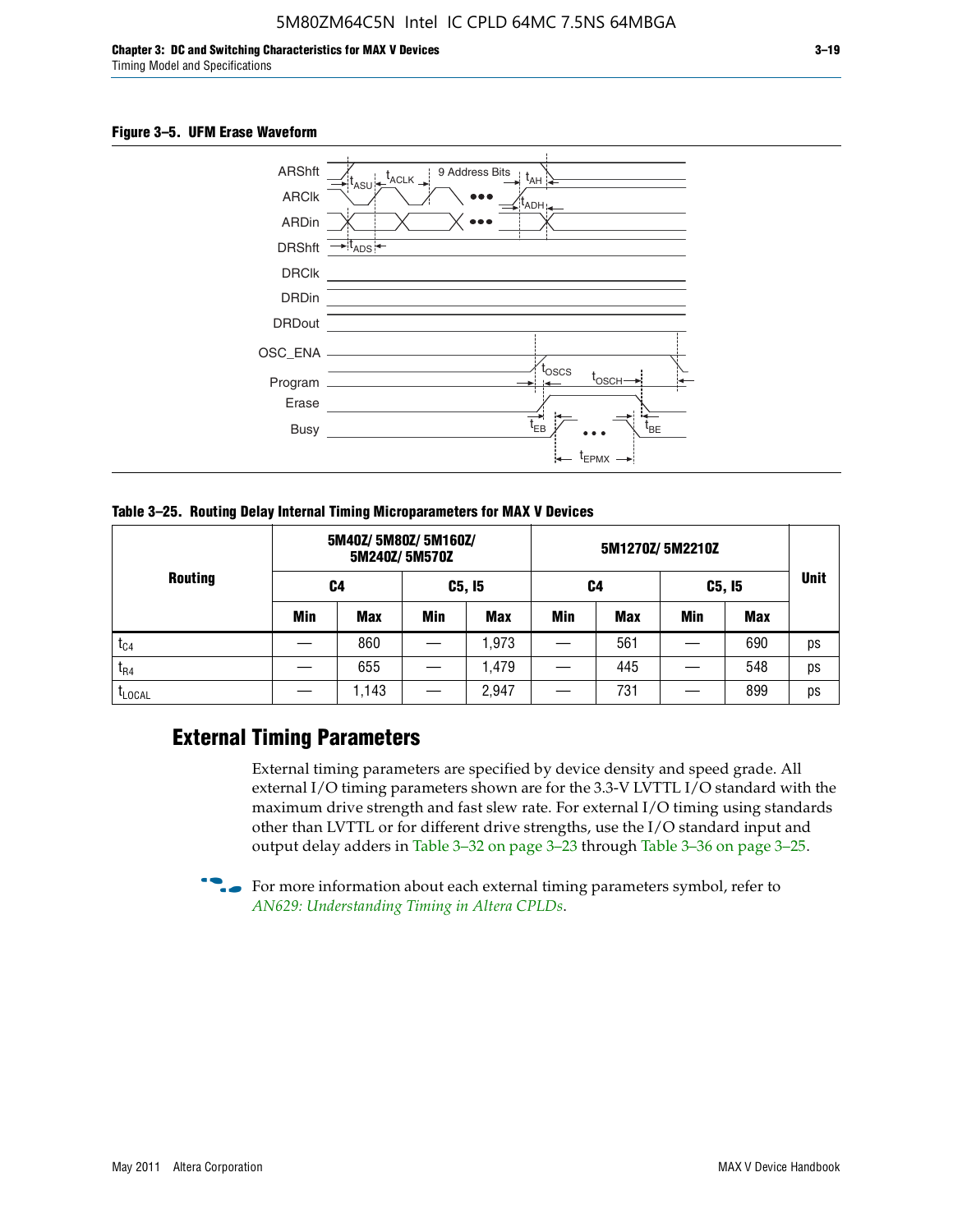Table 3–26 lists the external I/O timing parameters for the 5M40Z, 5M80Z, 5M160Z, and 5M240Z devices.

|               | Table 3–26. Global Clock External I/O Timing Parameters for the 5M40Z, 5M80Z, 5M160Z, and 5M240Z Devices |  |  |
|---------------|----------------------------------------------------------------------------------------------------------|--|--|
| (Note 1), (2) |                                                                                                          |  |  |

|                  |                                                      |                  |              | C <sub>4</sub> | C5, I5       | <b>Unit</b> |            |
|------------------|------------------------------------------------------|------------------|--------------|----------------|--------------|-------------|------------|
| <b>Symbol</b>    | <b>Parameter</b>                                     | <b>Condition</b> | Min          | <b>Max</b>     | Min          | <b>Max</b>  |            |
| t <sub>PD1</sub> | Worst case pin-to-pin delay through one LUT          | 10pF             |              | 7.9            |              | 14.0        | ns         |
| t <sub>PD2</sub> | Best case pin-to-pin delay through one LUT           | 10pF             |              | 5.8            |              | 8.5         | ns         |
| $t_{\text{SU}}$  | Global clock setup time                              |                  | 2.4          |                | 4.6          |             | ns         |
| $t_{H}$          | Global clock hold time                               |                  | $\mathbf{0}$ |                | $\mathbf{0}$ |             | ns         |
| $t_{CO}$         | Global clock to output delay                         | 10pF             | 2.0          | 6.6            | 2.0          | 8.6         | ns         |
| $t_{CH}$         | Global clock high time                               |                  | 253          |                | 339          |             | ps         |
| $t_{CL}$         | Global clock low time                                |                  | 253          |                | 339          |             | ps         |
| $t_{\text{CNT}}$ | Minimum global clock period for<br>16-bit counter    |                  | 5.4          |                | 8.4          |             | ns         |
| $f_{\text{CNT}}$ | Maximum global clock frequency for 16-bit<br>counter |                  |              | 184.1          |              | 118.3       | <b>MHz</b> |

**Notes to Table 3–26:**

(1) The maximum frequency is limited by the I/O standard on the clock input pin. The 16-bit counter critical delay performs faster than this global clock input pin maximum frequency.

(2) Not applicable to the T144 package of the 5M240Z device.

Table 3–27 lists the external I/O timing parameters for the T144 package of the 5M240Z device.

|  | Table 3–27. Global Clock External I/O Timing Parameters for the 5M240Z Device <i>(Note 1), (2)</i> |  |  |  |  |
|--|----------------------------------------------------------------------------------------------------|--|--|--|--|
|--|----------------------------------------------------------------------------------------------------|--|--|--|--|

|                    |                                                      |                  | C <sub>4</sub> |            | C5, I5   |            |             |
|--------------------|------------------------------------------------------|------------------|----------------|------------|----------|------------|-------------|
| <b>Symbol</b>      | <b>Parameter</b>                                     | <b>Condition</b> | Min            | <b>Max</b> | Min      | <b>Max</b> | <b>Unit</b> |
| t <sub>PD1</sub>   | Worst case pin-to-pin delay through one LUT          | 10 pF            |                | 9.5        |          | 17.7       | ns          |
| t <sub>PD2</sub>   | Best case pin-to-pin delay through one LUT           | 10pF             |                | 5.7        |          | 8.5        | ns          |
| $t_{\text{SU}}$    | Global clock setup time                              |                  | 2.2            |            | 4.4      |            | ns          |
| $t_{\rm H}$        | Global clock hold time                               |                  | $\Omega$       |            | $\Omega$ |            | ns          |
| $t_{CO}$           | Global clock to output delay                         | 10pF             | 2.0            | 6.7        | 2.0      | 8.7        | ns          |
| t <sub>CH</sub>    | Global clock high time                               |                  | 253            |            | 339      |            | ps          |
| $t_{CL}$           | Global clock low time                                |                  | 253            |            | 339      |            | ps          |
| $t_{\text{CNT}}$   | Minimum global clock period for 16-bit<br>counter    |                  | 5.4            |            | 8.4      |            | ns          |
| $f_{\mathsf{CNT}}$ | Maximum global clock frequency for 16-bit<br>counter |                  |                | 184.1      |          | 118.3      | <b>MHz</b>  |

**Notes to Table 3–27:**

(1) The maximum frequency is limited by the I/O standard on the clock input pin. The 16-bit counter critical delay performs faster than this global clock input pin maximum frequency.

(2) Only applicable to the T144 package of the 5M240Z device.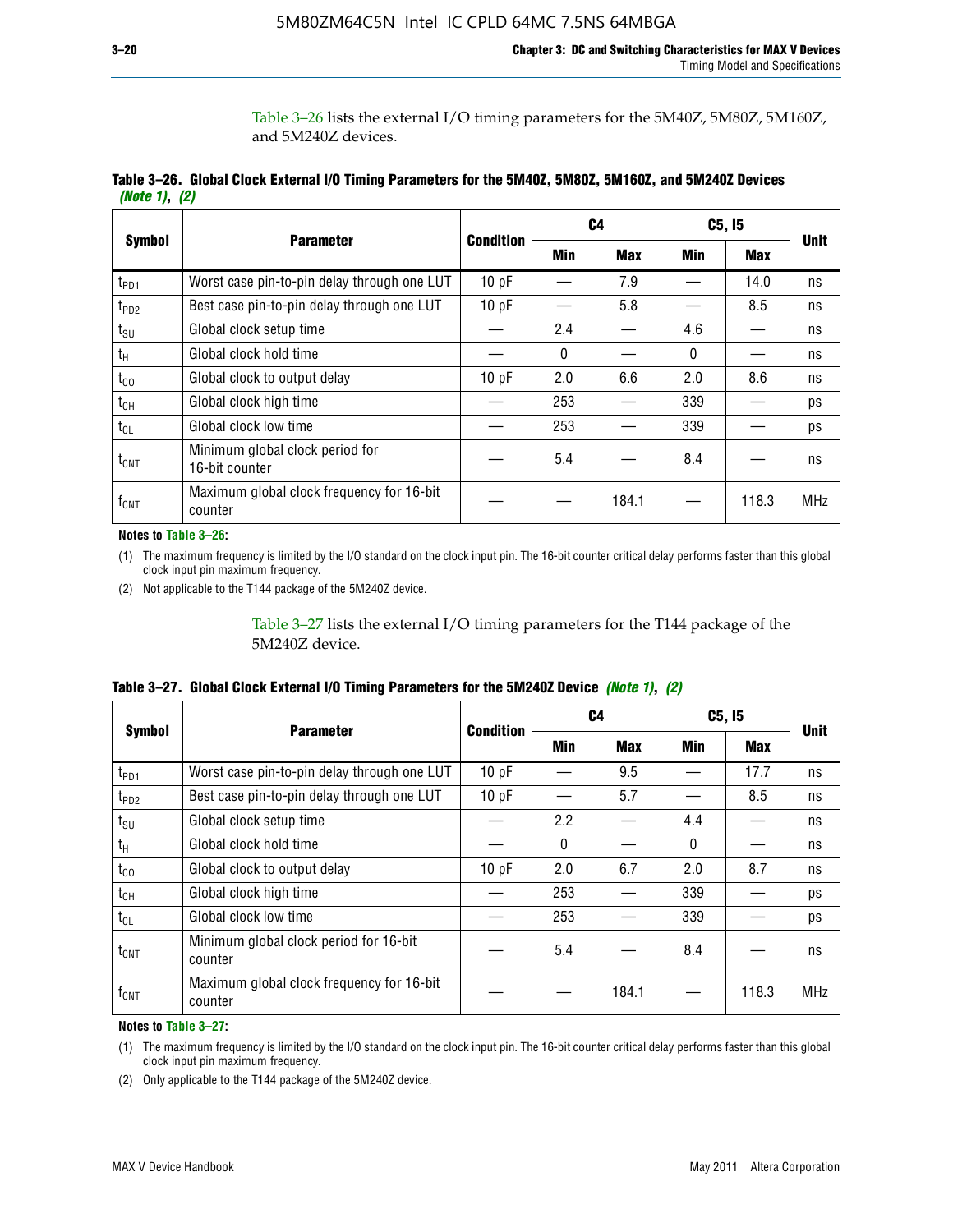Table 3–28 lists the external I/O timing parameters for the 5M570Z device.

|                    | <b>Parameter</b>                                     | <b>Condition</b> | C4           |            | C5, I5       | <b>Unit</b> |            |
|--------------------|------------------------------------------------------|------------------|--------------|------------|--------------|-------------|------------|
| <b>Symbol</b>      |                                                      |                  | <b>Min</b>   | <b>Max</b> | Min          | <b>Max</b>  |            |
| t <sub>PD1</sub>   | Worst case pin-to-pin delay through one LUT          | 10 pF            |              | 9.5        |              | 17.7        | ns         |
| $t_{PD2}$          | Best case pin-to-pin delay through one LUT           | 10pF             |              | 5.7        |              | 8.5         | ns         |
| $t_{\text{SU}}$    | Global clock setup time                              |                  | 2.2          |            | 4.4          |             | ns         |
| $t_{H}$            | Global clock hold time                               |                  | $\mathbf{0}$ |            | $\mathbf{0}$ |             | ns         |
| $t_{CO}$           | Global clock to output delay                         | 10pF             | 2.0          | 6.7        | 2.0          | 8.7         | ns         |
| $t_{CH}$           | Global clock high time                               |                  | 253          |            | 339          |             | ps         |
| $t_{CL}$           | Global clock low time                                |                  | 253          |            | 339          |             | ps         |
| $t_{\text{CNT}}$   | Minimum global clock period for 16-bit<br>counter    |                  | 5.4          |            | 8.4          |             | ns         |
| $f_{\mathsf{CNT}}$ | Maximum global clock frequency for 16-bit<br>counter |                  |              | 184.1      |              | 118.3       | <b>MHz</b> |

**Table 3–28. Global Clock External I/O Timing Parameters for the 5M570Z Device** *(Note 1)*

**Note to Table 3–28:**

(1) The maximum frequency is limited by the I/O standard on the clock input pin. The 16-bit counter critical delay performs faster than this global clock input pin maximum frequency.

Table 3–29 lists the external I/O timing parameters for the 5M1270Z device.

|  |  |  |  |  |  | Table 3–29. Global Clock External I/O Timing Parameters for the 5M1270Z Device <i>(Note 1), (2)</i> |  |  |  |
|--|--|--|--|--|--|-----------------------------------------------------------------------------------------------------|--|--|--|
|--|--|--|--|--|--|-----------------------------------------------------------------------------------------------------|--|--|--|

|                             |                                                      |           | C4         |            | C5, I5   |       |             |
|-----------------------------|------------------------------------------------------|-----------|------------|------------|----------|-------|-------------|
| <b>Symbol</b>               | <b>Parameter</b>                                     | Condition | <b>Min</b> | <b>Max</b> | Min      | Max   | <b>Unit</b> |
| $t_{PD1}$                   | Worst case pin-to-pin delay through one LUT          | 10pF      |            | 8.1        |          | 10.0  | ns          |
| $t_{PD2}$                   | Best case pin-to-pin delay through one LUT           | 10pF      |            | 4.8        |          | 5.9   | ns          |
| $t_{\scriptstyle\text{SU}}$ | Global clock setup time                              |           | 1.5        |            | 1.9      |       | ns          |
| $t_{\rm H}$                 | Global clock hold time                               |           | $\Omega$   |            | $\Omega$ |       | ns          |
| $t_{CO}$                    | Global clock to output delay                         | 10pF      | 2.0        | 5.9        | 2.0      | 7.3   | ns          |
| $t_{CH}$                    | Global clock high time                               |           | 216        |            | 266      |       | ps          |
| $t_{CL}$                    | Global clock low time                                |           | 216        |            | 266      |       | ps          |
| $t_{\text{CNT}}$            | Minimum global clock period for 16-bit<br>counter    |           | 4.0        |            | 5.0      |       | ns          |
| $\mathsf{f}_{\mathsf{CNT}}$ | Maximum global clock frequency for 16-bit<br>counter |           |            | 247.5      |          | 201.1 | <b>MHz</b>  |

**Notes to Table 3–29:**

(1) The maximum frequency is limited by the I/O standard on the clock input pin. The 16-bit counter critical delay performs faster than this global clock input pin maximum frequency.

(2) Not applicable to the F324 package of the 5M1270Z device.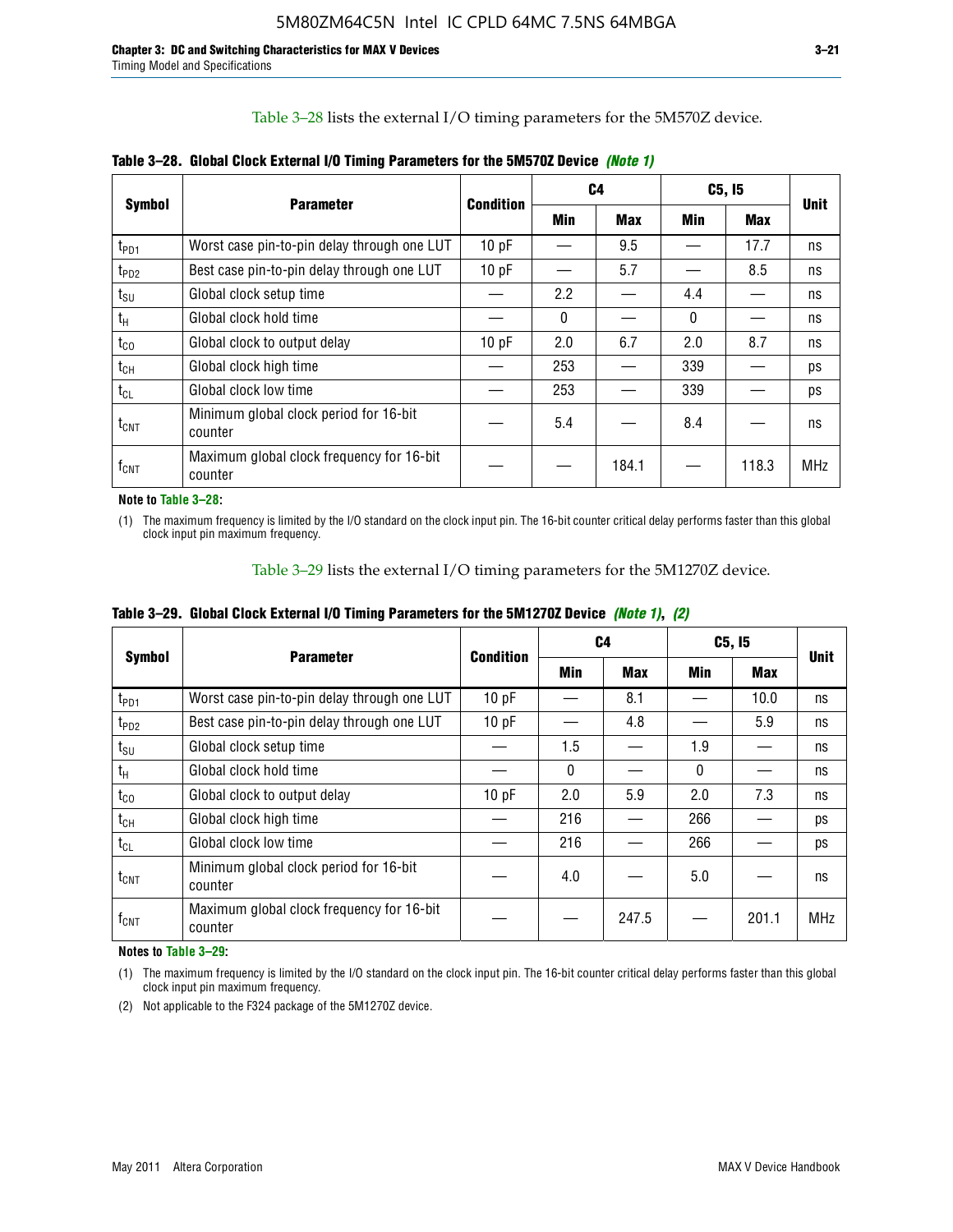Table 3–30 lists the external I/O timing parameters for the F324 package of the 5M1270Z device.

|                    |                                                      |                  | C <sub>4</sub> |            | C5, I5 |            |             |
|--------------------|------------------------------------------------------|------------------|----------------|------------|--------|------------|-------------|
| <b>Symbol</b>      | <b>Parameter</b>                                     | <b>Condition</b> | Min            | <b>Max</b> | Min    | <b>Max</b> | <b>Unit</b> |
| t <sub>PD1</sub>   | Worst case pin-to-pin delay through one LUT          | 10pF             |                | 9.1        |        | 11.2       | ns          |
| t <sub>PD2</sub>   | Best case pin-to-pin delay through one LUT           | 10pF             |                | 4.8        |        | 5.9        | ns          |
| $t_{\text{SU}}$    | Global clock setup time                              |                  | 1.5            |            | 1.9    |            | ns          |
| $t_{H}$            | Global clock hold time                               |                  | 0              |            | 0      |            | ns          |
| $t_{CO}$           | Global clock to output delay                         | 10pF             | 2.0            | 6.0        | 2.0    | 7.4        | ns          |
| $t_{CH}$           | Global clock high time                               |                  | 216            |            | 266    |            | ps          |
| $t_{CL}$           | Global clock low time                                |                  | 216            |            | 266    |            | ps          |
| $t_{\text{CNT}}$   | Minimum global clock period for 16-bit<br>counter    |                  | 4.0            |            | 5.0    |            | ns          |
| $f_{\mathsf{CNT}}$ | Maximum global clock frequency for 16-bit<br>counter |                  |                | 247.5      |        | 201.1      | <b>MHz</b>  |

**Table 3–30. Global Clock External I/O Timing Parameters for the 5M1270Z Device** *(Note 1)***,** *(2)*

**Notes to Table 3–30:**

(1) The maximum frequency is limited by the I/O standard on the clock input pin. The 16-bit counter critical delay performs faster than this global clock input pin maximum frequency.

(2) Only applicable to the F324 package of the 5M1270Z device.

Table 3–31 lists the external I/O timing parameters for the 5M2210Z device.

|  | Table 3–31. Global Clock External I/O Timing Parameters for the 5M2210Z Device <i>(Note 1)</i> |  |  |  |  |
|--|------------------------------------------------------------------------------------------------|--|--|--|--|
|--|------------------------------------------------------------------------------------------------|--|--|--|--|

|                    | <b>Parameter</b>                                     | <b>Condition</b> |          | C4         | C5, I5   | <b>Unit</b> |            |
|--------------------|------------------------------------------------------|------------------|----------|------------|----------|-------------|------------|
| <b>Symbol</b>      |                                                      |                  | Min      | <b>Max</b> | Min      | <b>Max</b>  |            |
| t <sub>PD1</sub>   | Worst case pin-to-pin delay through one LUT          | 10pF             |          | 9.1        |          | 11.2        | ns         |
| t <sub>PD2</sub>   | Best case pin-to-pin delay through one LUT           | 10 pF            |          | 4.8        |          | 5.9         | ns         |
| $t_{\text{SU}}$    | Global clock setup time                              |                  | 1.5      |            | 1.9      |             | ns         |
| $t_{H}$            | Global clock hold time                               |                  | $\Omega$ |            | $\Omega$ |             | ns         |
| $t_{\rm CO}$       | Global clock to output delay                         | 10pF             | 2.0      | 6.0        | 2.0      | 7.4         | ns         |
| $t_{CH}$           | Global clock high time                               |                  | 216      |            | 266      |             | ps         |
| $t_{CL}$           | Global clock low time                                |                  | 216      |            | 266      |             | ps         |
| $t_{\text{CNT}}$   | Minimum global clock period for 16-bit<br>counter    |                  | 4.0      |            | 5.0      |             | ns         |
| $f_{\mathsf{CNT}}$ | Maximum global clock frequency for 16-bit<br>counter |                  |          | 247.5      |          | 201.1       | <b>MHz</b> |

**Note to Table 3–31:**

(1) The maximum frequency is limited by the I/O standard on the clock input pin. The 16-bit counter critical delay performs faster than this global clock input pin maximum frequency.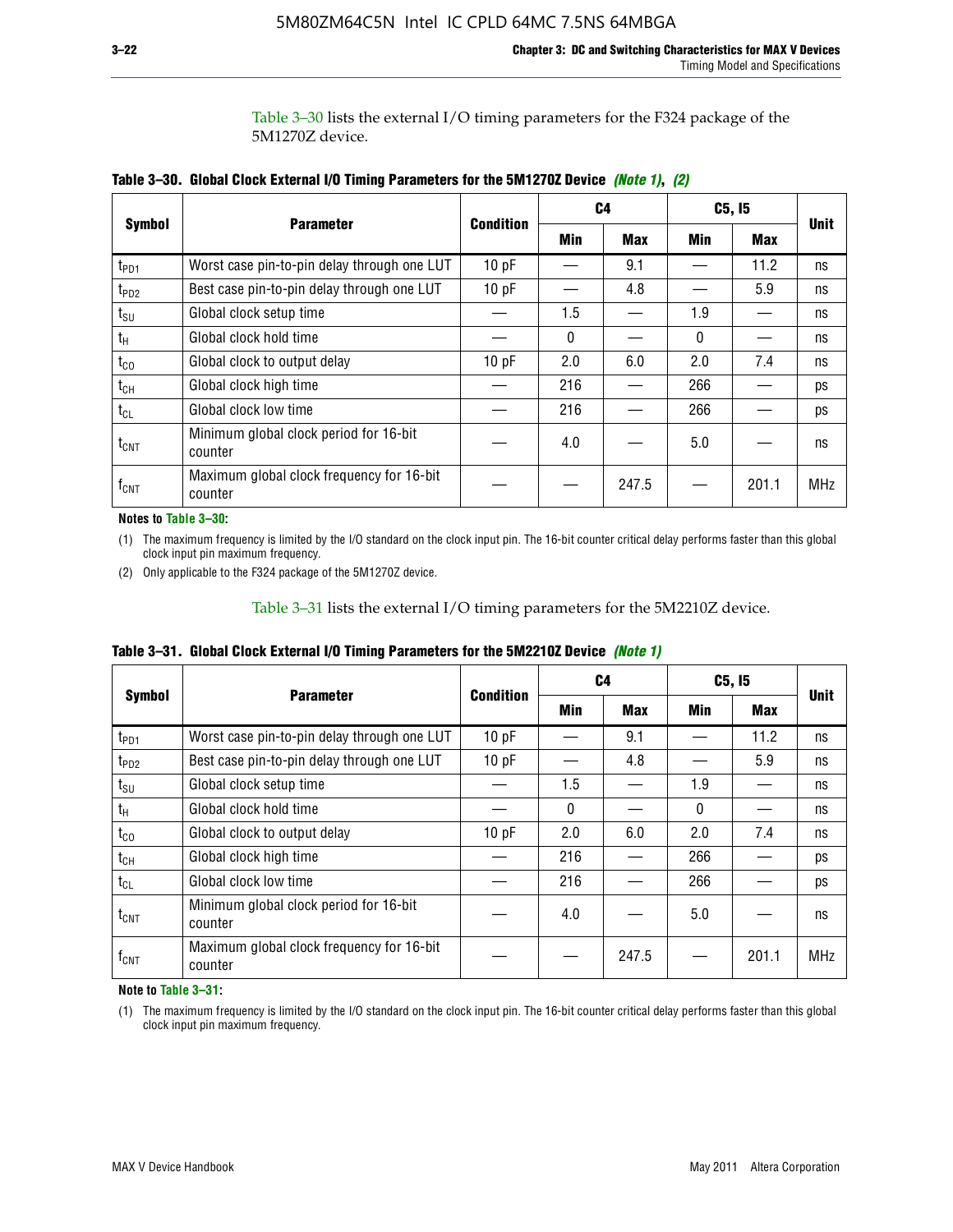### **External Timing I/O Delay Adders**

The I/O delay timing parameters for the I/O standard input and output adders and the input delays are specified by speed grade, independent of device density.

Table 3–32 through Table 3–36 on page 3–25 list the adder delays associated with I/O pins for all packages. If you select an I/O standard other than 3.3-V LVTTL, add the input delay adder to the external  $t_{\text{SU}}$  timing parameters listed in Table 3-26 on page 3–20 through Table 3–31. If you select an I/O standard other than 3.3-V LVTTL with 16 mA drive strength and fast slew rate, add the output delay adder to the external  $t_{CO}$  and  $t_{PD}$  listed in Table 3–26 on page 3–20 through Table 3–31.

|                                |                                   | 5M40Z/5M80Z/5M160Z/<br>5M240Z/5M570Z |                |     | 5M1270Z/5M2210Z |     |                |            |              |             |
|--------------------------------|-----------------------------------|--------------------------------------|----------------|-----|-----------------|-----|----------------|------------|--------------|-------------|
|                                | I/O Standard                      |                                      | C <sub>4</sub> |     | C5, I5          |     | C <sub>4</sub> |            | C5, I5       | <b>Unit</b> |
|                                |                                   | <b>Min</b>                           | <b>Max</b>     | Min | <b>Max</b>      | Min | <b>Max</b>     | <b>Min</b> | <b>Max</b>   |             |
| 3.3-V LVTTL                    | <b>Without Schmitt</b><br>Trigger |                                      | 0              |     | $\Omega$        |     | $\mathbf{0}$   |            | $\mathbf{0}$ | ps          |
|                                | <b>With Schmitt</b><br>Trigger    |                                      | 387            |     | 442             |     | 480            |            | 591          | ps          |
| 3.3-V LVCMOS                   | <b>Without Schmitt</b><br>Trigger |                                      | 0              |     | 0               |     | 0              |            | $\mathbf{0}$ | ps          |
|                                | <b>With Schmitt</b><br>Trigger    |                                      | 387            |     | 442             |     | 480            |            | 591          | ps          |
| 2.5-V LVTTL /                  | <b>Without Schmitt</b><br>Trigger |                                      | 42             |     | 42              |     | 246            |            | 303          | ps          |
| <b>LVCMOS</b>                  | With Schmitt<br>Trigger           |                                      | 429            |     | 483             |     | 787            |            | 968          | ps          |
| 1.8-V LVTTL /<br><b>LVCMOS</b> | <b>Without Schmitt</b><br>Trigger |                                      | 378            |     | 368             |     | 695            |            | 855          | ps          |
| 1.5-V LVCMOS                   | <b>Without Schmitt</b><br>Trigger |                                      | 681            |     | 658             |     | 1,334          |            | 1,642        | ps          |
| 1.2-V LVCMOS                   | <b>Without Schmitt</b><br>Trigger |                                      | 1,055          |     | 1,010           |     | 2,324          |            | 2,860        | ps          |
| 3.3-V PCI                      | <b>Without Schmitt</b><br>Trigger |                                      | 0              |     | 0               |     | 0              |            | 0            | ps          |

**Table 3–32. External Timing Input Delay Adders for MAX V Devices**

| Table 3–33. External Timing Input Delay t <sub>GLOB</sub> Adders for GCLK Pins for MAX V Devices (Part 1 of 2) |  |  |
|----------------------------------------------------------------------------------------------------------------|--|--|
|----------------------------------------------------------------------------------------------------------------|--|--|

| I/O Standard |                                   | 5M40Z/ 5M80Z/ 5M160Z/<br>5M240Z/5M570Z |            |     |            |     |            |     |            |    |
|--------------|-----------------------------------|----------------------------------------|------------|-----|------------|-----|------------|-----|------------|----|
|              |                                   | C4                                     |            |     | C5, I5     |     | C4         |     | C5, 15     |    |
|              |                                   | <b>Min</b>                             | <b>Max</b> | Min | <b>Max</b> | Min | <b>Max</b> | Min | <b>Max</b> |    |
| 3.3-V LVTTL  | <b>Without Schmitt</b><br>Trigger |                                        | 0          |     | 0          |     | 0          |     | 0          | ps |
|              | With Schmitt<br>Trigger           |                                        | 387        |     | 442        |     | 400        |     | 493        | ps |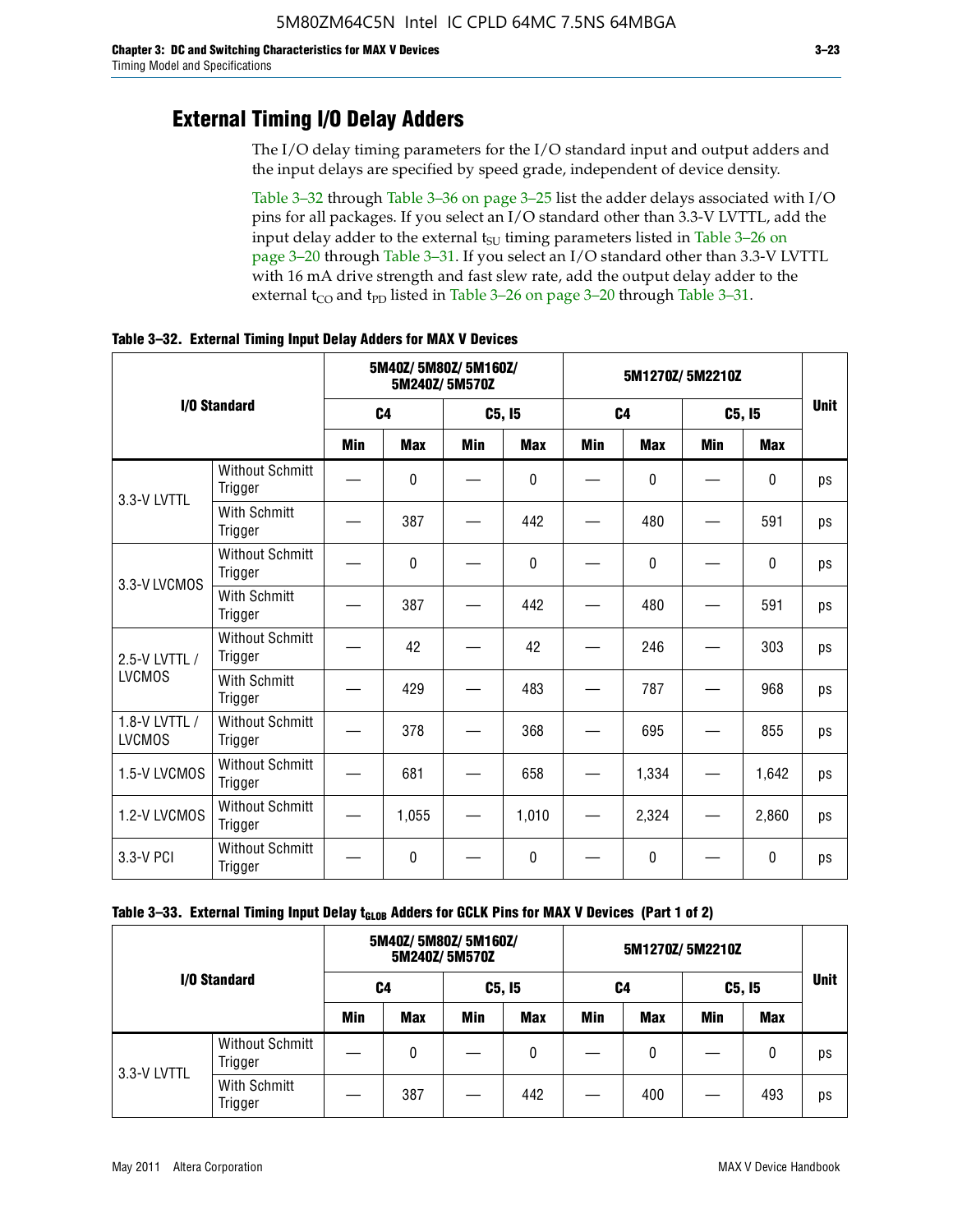|                                |                                   |     | 5M40Z/5M80Z/5M160Z/ | 5M240Z/5M570Z |            | 5M1270Z/5M2210Z |                |     |            |             |  |
|--------------------------------|-----------------------------------|-----|---------------------|---------------|------------|-----------------|----------------|-----|------------|-------------|--|
|                                | I/O Standard                      |     | C <sub>4</sub>      |               | C5, I5     |                 | C <sub>4</sub> |     | C5, I5     | <b>Unit</b> |  |
|                                |                                   | Min | <b>Max</b>          | Min           | <b>Max</b> | Min             | <b>Max</b>     | Min | <b>Max</b> |             |  |
| 3.3-V LVCMOS                   | <b>Without Schmitt</b><br>Trigger |     | $\Omega$            |               | 0          |                 | 0              |     | $\pmb{0}$  | ps          |  |
|                                | With Schmitt<br>Trigger           |     | 387                 |               | 442        |                 | 400            |     | 493        | ps          |  |
| 2.5-V LVTTL /                  | <b>Without Schmitt</b><br>Trigger |     | 242                 |               | 242        |                 | 287            |     | 353        | ps          |  |
| <b>LVCMOS</b>                  | With Schmitt<br>Trigger           |     | 429                 |               | 483        |                 | 550            |     | 677        | ps          |  |
| 1.8-V LVTTL /<br><b>LVCMOS</b> | <b>Without Schmitt</b><br>Trigger |     | 378                 |               | 368        |                 | 459            |     | 565        | ps          |  |
| 1.5-V LVCMOS                   | <b>Without Schmitt</b><br>Trigger |     | 681                 |               | 658        |                 | 1,111          |     | 1,368      | ps          |  |
| 1.2-V LVCMOS                   | <b>Without Schmitt</b><br>Trigger |     | 1,055               |               | 1,010      |                 | 2,067          |     | 2,544      | ps          |  |
| 3.3-V PCI                      | <b>Without Schmitt</b><br>Trigger |     | $\mathbf{0}$        |               | 0          |                 | 7              |     | 9          | ps          |  |

### Table 3-33. External Timing Input Delay t<sub>GLOB</sub> Adders for GCLK Pins for MAX V Devices (Part 2 of 2)

### Table 3-34. External Timing Output Delay and t<sub>op</sub> Adders for Fast Slew Rate for MAX V Devices

|                      |                  |            | 5M40Z/ 5M80Z/ 5M160Z/ | 5M240Z/5M570Z |              | 5M1270Z/5M2210Z |                |                               |              |             |
|----------------------|------------------|------------|-----------------------|---------------|--------------|-----------------|----------------|-------------------------------|--------------|-------------|
| I/O Standard         |                  |            | C <sub>4</sub>        |               | C5, I5       |                 | C <sub>4</sub> |                               | C5, I5       | <b>Unit</b> |
|                      |                  | <b>Min</b> | <b>Max</b>            | <b>Min</b>    | <b>Max</b>   | Min             | <b>Max</b>     | Min                           | Max          |             |
| 3.3-V LVTTL          | 16 mA            |            | $\mathbf{0}$          |               | $\mathbf{0}$ |                 | $\Omega$       |                               | $\mathbf{0}$ | ps          |
|                      | 8 mA             |            | 39                    |               | 58           |                 | 84             |                               | 104          | ps          |
| 3.3-V LVCMOS         | 8 mA             |            | $\mathbf{0}$          |               | $\Omega$     |                 | $\Omega$       |                               | $\Omega$     | ps          |
|                      | 4 mA             |            | 39                    |               | 58           |                 | 84             |                               | 104          | ps          |
| 2.5-V LVTTL / LVCMOS | 14 mA            |            | 122                   |               | 129          |                 | 158            |                               | 195          | ps          |
|                      | 7 mA             |            | 196                   |               | 188          |                 | 251            |                               | 309          | ps          |
| 1.8-V LVTTL / LVCMOS | 6 mA             |            | 624                   |               | 624          |                 | 738            |                               | 909          | ps          |
|                      | 3 mA             |            | 686                   |               | 694          |                 | 850            |                               | 1,046        | ps          |
| 1.5-V LVCMOS         | 4 mA             | —          | 1,188                 | —             | 1,184        |                 | 1,376          |                               | 1,694        | ps          |
|                      | 2 <sub>m</sub> A | —          | 1,279                 |               | 1,280        |                 | 1,517          | $\overbrace{\phantom{13333}}$ | 1,867        | ps          |
| 1.2-V LVCMOS         | 3 <sub>m</sub> A | —          | 1,911                 |               | 1,883        |                 | 2,206          |                               | 2,715        | ps          |
| 3.3-V PCI            | 20 mA            |            | 39                    |               | 58           |                 | 4              |                               | 5            | ps          |
| <b>LVDS</b>          |                  |            | 122                   |               | 129          |                 | 158            |                               | 195          | ps          |
| <b>RSDS</b>          |                  |            | 122                   |               | 129          |                 | 158            |                               | 195          | ps          |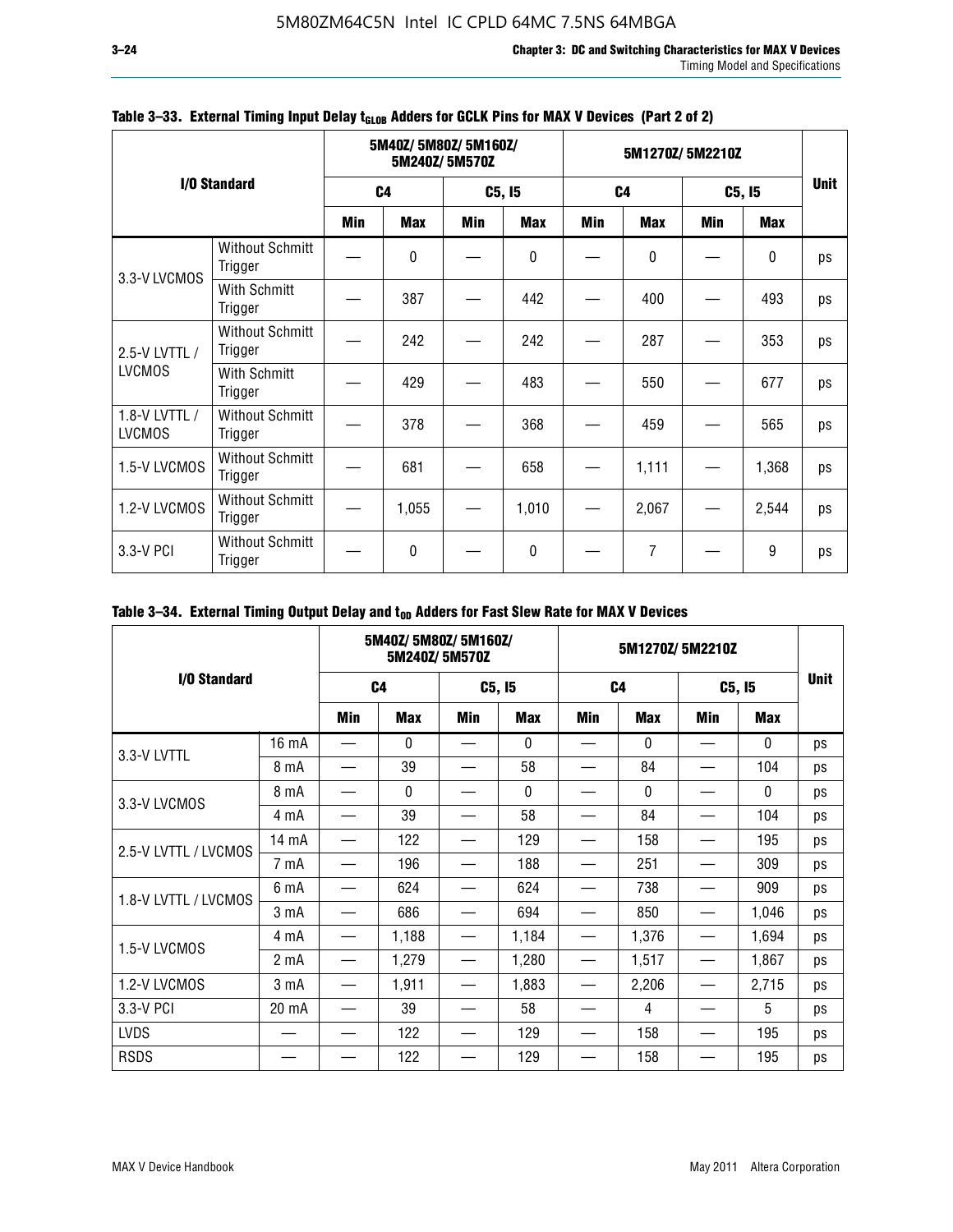**Chapter 3: DC and Switching Characteristics for MAX V Devices 3–25** Timing Model and Specifications

|                      |                  |                                   | 5M40Z/5M80Z/5M160Z/ | 5M240Z/5M570Z            |            | 5M1270Z/5M2210Z |                |                               |        |             |
|----------------------|------------------|-----------------------------------|---------------------|--------------------------|------------|-----------------|----------------|-------------------------------|--------|-------------|
| I/O Standard         |                  |                                   | C4                  |                          | C5, I5     |                 | C <sub>4</sub> | C5, I5                        |        | <b>Unit</b> |
|                      |                  | Min                               | <b>Max</b>          | Min                      | <b>Max</b> | Min             | <b>Max</b>     | Min                           | Max    |             |
| 3.3-V LVTTL          | 16 mA            |                                   | 5,913               |                          | 6,043      |                 | 6,612          |                               | 6,293  | ps          |
|                      | 8 mA             | $\overline{\phantom{0}}$          | 6,488               | —                        | 6,645      |                 | 7,313          |                               | 6,994  | ps          |
| 3.3-V LVCMOS         | 8 mA             |                                   | 5,913               | $\overline{\phantom{0}}$ | 6,043      |                 | 6,612          |                               | 6,293  | ps          |
|                      | 4 mA             | —                                 | 6,488               | $\overline{\phantom{0}}$ | 6,645      |                 | 7,313          | $\overbrace{\phantom{13333}}$ | 6,994  | ps          |
| 2.5-V LVTTL / LVCMOS | 14 mA            |                                   | 9,088               |                          | 9,222      |                 | 10,021         |                               | 9,702  | ps          |
|                      | 7 mA             |                                   | 9,808               |                          | 9,962      |                 | 10,881         |                               | 10,562 | ps          |
| 1.8-V LVTTL / LVCMOS | 6 mA             | $\overline{\phantom{0}}$          | 21,758              |                          | 21,782     |                 | 21,134         |                               | 20,815 | ps          |
|                      | 3 mA             |                                   | 23,028              | $\overline{\phantom{0}}$ | 23,032     |                 | 22,399         | $\overline{\phantom{m}}$      | 22,080 | ps          |
| 1.5-V LVCMOS         | 4 mA             | $\hspace{0.05cm}$                 | 39,068              | $\overline{\phantom{m}}$ | 39,032     |                 | 34,499         |                               | 34,180 | ps          |
|                      | 2 mA             |                                   | 40,578              |                          | 40,542     |                 | 36,281         |                               | 35,962 | ps          |
| 1.2-V LVCMOS         | 3 <sub>m</sub> A | $\overbrace{\phantom{123221111}}$ | 69,332              |                          | 70,257     |                 | 55,796         |                               | 55,477 | ps          |
| 3.3-V PCI            | 20 mA            |                                   | 6,488               |                          | 6,645      |                 | 339            |                               | 418    | ps          |

### Table 3–35. External Timing Output Delay and t<sub>on</sub> Adders for Slow Slew Rate for MAX V Devices

**Table 3–36. IOE Programmable Delays for MAX V Devices**

|                                                 |     | 5M40Z/5M80Z/5M160Z/ | 5M240Z/5M570Z |            | 5M1270Z/5M2210Z |       |        |            |             |
|-------------------------------------------------|-----|---------------------|---------------|------------|-----------------|-------|--------|------------|-------------|
| <b>Parameter</b>                                |     | C4                  |               | C5, I5     |                 | C4    | C5, I5 |            | <b>Unit</b> |
|                                                 | Min | <b>Max</b>          | Min           | <b>Max</b> | Min             | Max   | Min    | <b>Max</b> |             |
| Input Delay from Pin to Internal<br>$Cells = 1$ |     | 1,858               |               | 2,214      |                 | 1,592 |        | 1,960      | ps          |
| Input Delay from Pin to Internal<br>$Cells = 0$ |     | 569                 |               | 616        |                 | 115   |        | 142        | ps          |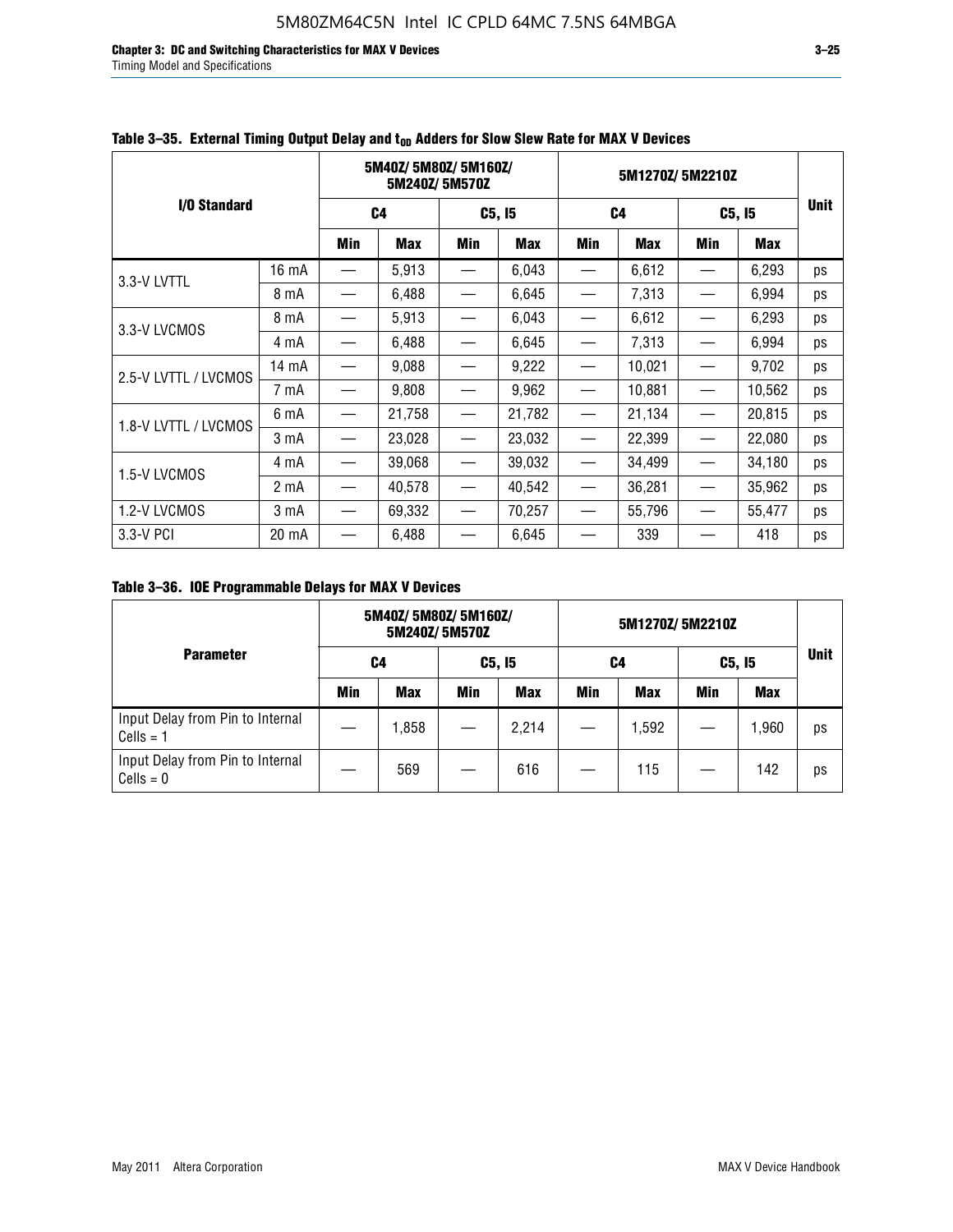### **Maximum Input and Output Clock Rates**

Table 3–37 and Table 3–38 list the maximum input and output clock rates for standard I/O pins in MAX V devices.

| I/O Standard |                         | 5M40Z/5M80Z/5M160Z/<br>5M240Z/5M570Z/5M1270Z/<br>5M2210Z | <b>Unit</b> |
|--------------|-------------------------|----------------------------------------------------------|-------------|
|              |                         | C4, C5, I5                                               |             |
| 3.3-V LVTTL  | Without Schmitt Trigger | 304                                                      | <b>MHz</b>  |
|              | With Schmitt Trigger    | 304                                                      | <b>MHz</b>  |
| 3.3-V LVCMOS | Without Schmitt Trigger | 304                                                      | <b>MHz</b>  |
|              | With Schmitt Trigger    | 304                                                      | <b>MHz</b>  |
| 2.5-V LVTTL  | Without Schmitt Trigger | 304                                                      | <b>MHz</b>  |
|              | With Schmitt Trigger    | 304                                                      | MHz         |
| 2.5-V LVCMOS | Without Schmitt Trigger | 304                                                      | <b>MHz</b>  |
|              | With Schmitt Trigger    | 304                                                      | <b>MHz</b>  |
| 1.8-V LVTTL  | Without Schmitt Trigger | 200                                                      | <b>MHz</b>  |
| 1.8-V LVCMOS | Without Schmitt Trigger | 200                                                      | <b>MHz</b>  |
| 1.5-V LVCMOS | Without Schmitt Trigger | 150                                                      | MHz         |
| 1.2-V LVCMOS | Without Schmitt Trigger | 120                                                      | <b>MHz</b>  |
| 3.3-V PCI    | Without Schmitt Trigger | 304                                                      | <b>MHz</b>  |

**Table 3–37. Maximum Input Clock Rate for I/Os for MAX V Devices**

| Table 3–38. Maximum Output Clock Rate for I/Os for MAX V Devices |  |  |  |  |  |  |  |  |  |  |
|------------------------------------------------------------------|--|--|--|--|--|--|--|--|--|--|
|------------------------------------------------------------------|--|--|--|--|--|--|--|--|--|--|

| <b>I/O Standard</b> | 5M40Z/5M80Z/5M160Z/<br>5M240Z/5M570Z/5M1270Z/<br>5M2210Z | <b>Unit</b> |
|---------------------|----------------------------------------------------------|-------------|
|                     | C4, C5, I5                                               |             |
| 3.3-V LVTTL         | 304                                                      | <b>MHz</b>  |
| 3.3-V LVCMOS        | 304                                                      | MHz         |
| 2.5-V LVTTL         | 304                                                      | <b>MHz</b>  |
| 2.5-V LVCMOS        | 304                                                      | <b>MHz</b>  |
| 1.8-V LVTTL         | 200                                                      | <b>MHz</b>  |
| 1.8-V LVCMOS        | 200                                                      | <b>MHz</b>  |
| 1.5-V LVCMOS        | 150                                                      | <b>MHz</b>  |
| 1.2-V LVCMOS        | 120                                                      | <b>MHz</b>  |
| 3.3-V PCI           | 304                                                      | <b>MHz</b>  |
| <b>LVDS</b>         | 304                                                      | <b>MHz</b>  |
| <b>RSDS</b>         | 200                                                      | <b>MHz</b>  |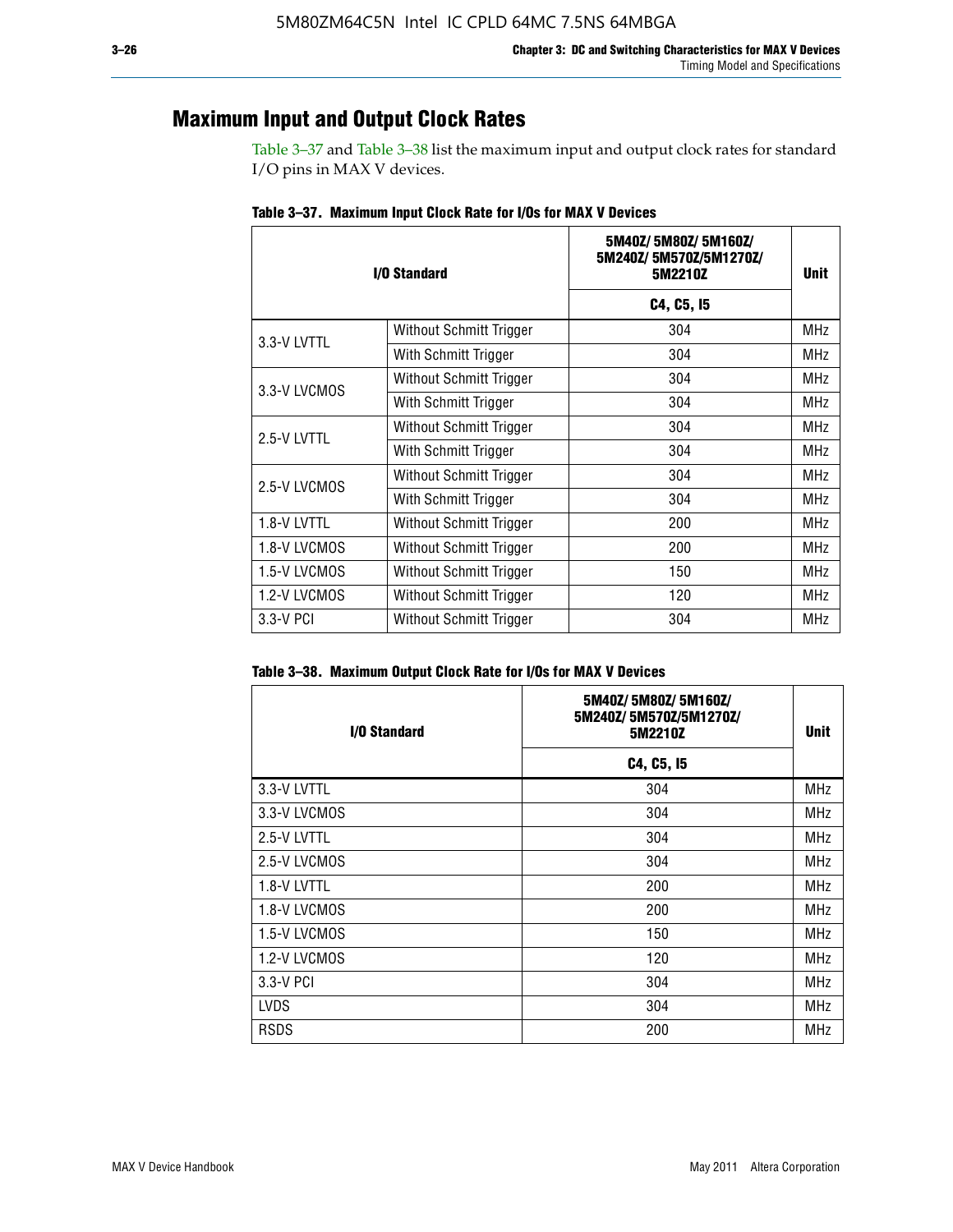# **LVDS and RSDS Output Timing Specifications**

Table 3–39 lists the emulated LVDS output timing specifications for MAX V devices.

#### **Table 3–39. Emulated LVDS Output Timing Specifications for MAX V Devices**

| <b>Parameter</b>        | <b>Mode</b> |            | 5M40Z/5M80Z/5M160Z/<br>5M240Z/5M570Z/5M1270Z/<br>5M2210Z<br>C4, C5, I5 |             |  |  |  |
|-------------------------|-------------|------------|------------------------------------------------------------------------|-------------|--|--|--|
|                         |             |            |                                                                        |             |  |  |  |
|                         |             | <b>Min</b> | <b>Max</b>                                                             |             |  |  |  |
|                         | $\times 10$ |            | 304                                                                    | Mbps        |  |  |  |
|                         | $\times 9$  |            | 304                                                                    | Mbps        |  |  |  |
|                         | $\times 8$  |            | 304                                                                    | <b>Mbps</b> |  |  |  |
|                         | $\times 7$  |            | 304                                                                    | <b>Mbps</b> |  |  |  |
|                         | $\times 6$  |            | 304                                                                    | <b>Mbps</b> |  |  |  |
| Data rate $(1)$ , $(2)$ | $\times 5$  |            | 304                                                                    | <b>Mbps</b> |  |  |  |
|                         | $\times 4$  |            | 304                                                                    | <b>Mbps</b> |  |  |  |
|                         | $\times 3$  |            | 304                                                                    | <b>Mbps</b> |  |  |  |
|                         | $\times 2$  |            | 304                                                                    | <b>Mbps</b> |  |  |  |
|                         | $\times$ 1  |            | 304                                                                    | <b>Mbps</b> |  |  |  |
| $t_{\text{DUTY}}$       |             | 45         | 55                                                                     | $\%$        |  |  |  |
| Total jitter $(3)$      |             |            | 0.2                                                                    | UI          |  |  |  |
| $t_{\text{RISE}}$       |             |            | 450                                                                    | ps          |  |  |  |
| $t_{FALL}$              |             |            | 450                                                                    | ps          |  |  |  |

**Notes to Table 3–39:**

(1) The performance of the LVDS\_E\_3R transmitter system is limited by the lower of the two—the maximum data rate supported by LVDS\_E\_3R I/O buffer or 2x (F<sub>MAX</sub> of the ALTLVDS\_TX instance). The actual performance of your LVDS\_E\_3R transmitter system must be attained through the Quartus II timing analysis of the complete design.

(2) For the input clock pin to achieve 304 Mbps, use I/O standard with  $V_{\text{CCIO}}$  of 2.5 V and above.

(3) This specification is based on external clean clock source.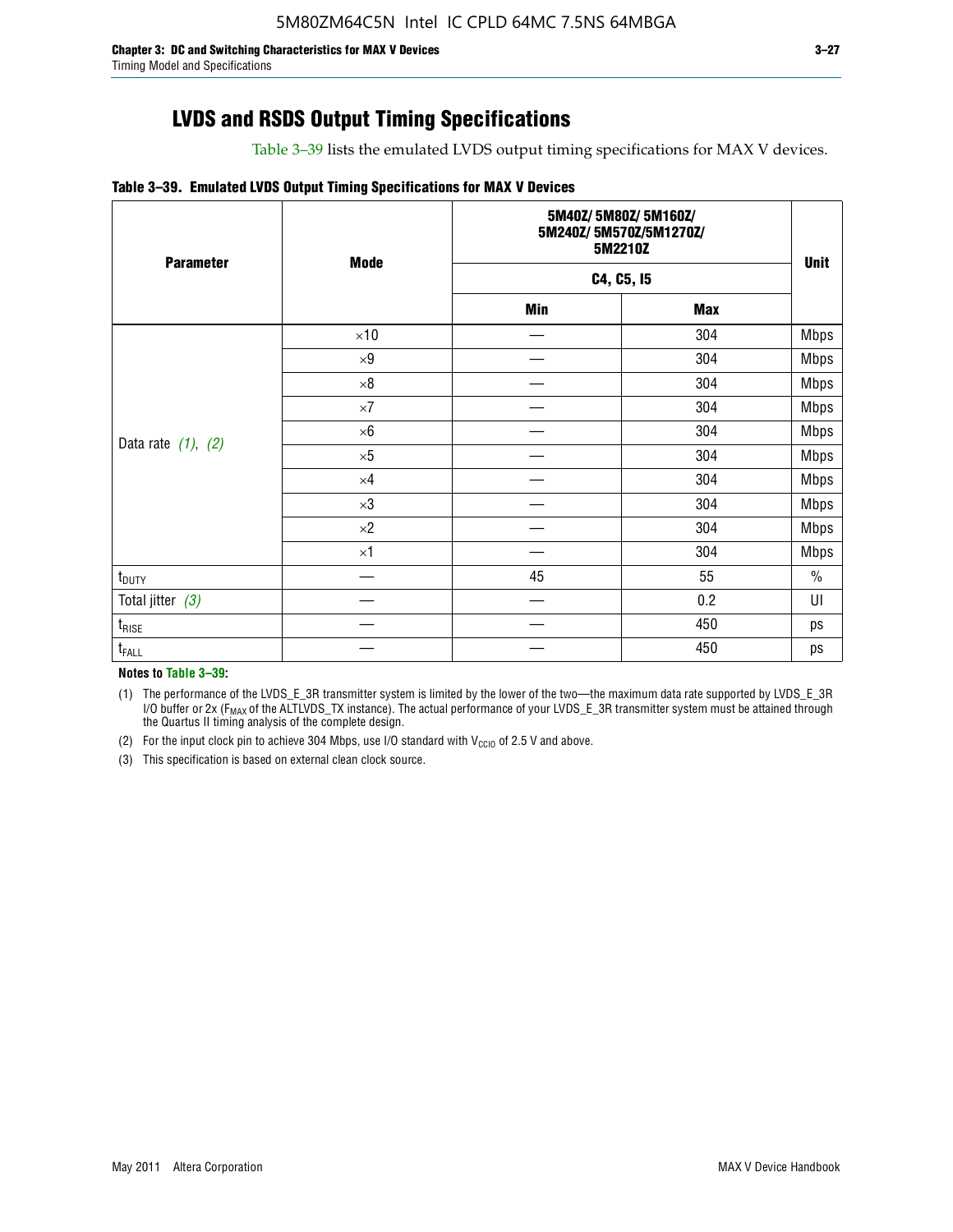### Table 3–40 lists the emulated RSDS output timing specifications for MAX V devices.

| Table 3-40. Emulated RSDS Output Timing Specifications for MAX V Devices |  |
|--------------------------------------------------------------------------|--|
|--------------------------------------------------------------------------|--|

| <b>Parameter</b>   | <b>Mode</b> |            | 5M40Z/5M80Z/5M160Z/<br>5M240Z/5M570Z/5M1270Z/<br>5M2210Z<br>C4, C5, I5 |             |  |  |  |
|--------------------|-------------|------------|------------------------------------------------------------------------|-------------|--|--|--|
|                    |             |            |                                                                        |             |  |  |  |
|                    |             | <b>Min</b> | <b>Max</b>                                                             |             |  |  |  |
|                    | $\times 10$ |            | 200                                                                    | <b>Mbps</b> |  |  |  |
|                    | $\times 9$  |            | 200                                                                    | <b>Mbps</b> |  |  |  |
|                    | $\times 8$  |            | 200                                                                    | <b>Mbps</b> |  |  |  |
|                    | $\times 7$  |            | 200                                                                    | <b>Mbps</b> |  |  |  |
|                    | $\times 6$  |            | 200                                                                    | <b>Mbps</b> |  |  |  |
| Data rate $(1)$    | $\times 5$  |            | 200                                                                    | <b>Mbps</b> |  |  |  |
|                    | $\times 4$  |            | 200                                                                    | <b>Mbps</b> |  |  |  |
|                    | $\times 3$  |            | 200                                                                    | <b>Mbps</b> |  |  |  |
|                    | $\times 2$  |            | 200                                                                    | <b>Mbps</b> |  |  |  |
|                    | $\times 1$  |            | 200                                                                    | <b>Mbps</b> |  |  |  |
| $t_{\text{DUTY}}$  |             | 45         | 55                                                                     | $\%$        |  |  |  |
| Total jitter $(2)$ |             |            | 0.2                                                                    | UI          |  |  |  |
| $t_{\rm RISE}$     |             |            | 450                                                                    | ps          |  |  |  |
| $t_{FALL}$         |             |            | 450                                                                    | ps          |  |  |  |

**Notes to Table 3–40:**

(1) For the input clock pin to achieve 200 Mbps, use I/O standard with  $V_{\text{CCIO}}$  of 1.8 V and above.

(2) This specification is based on external clean clock source.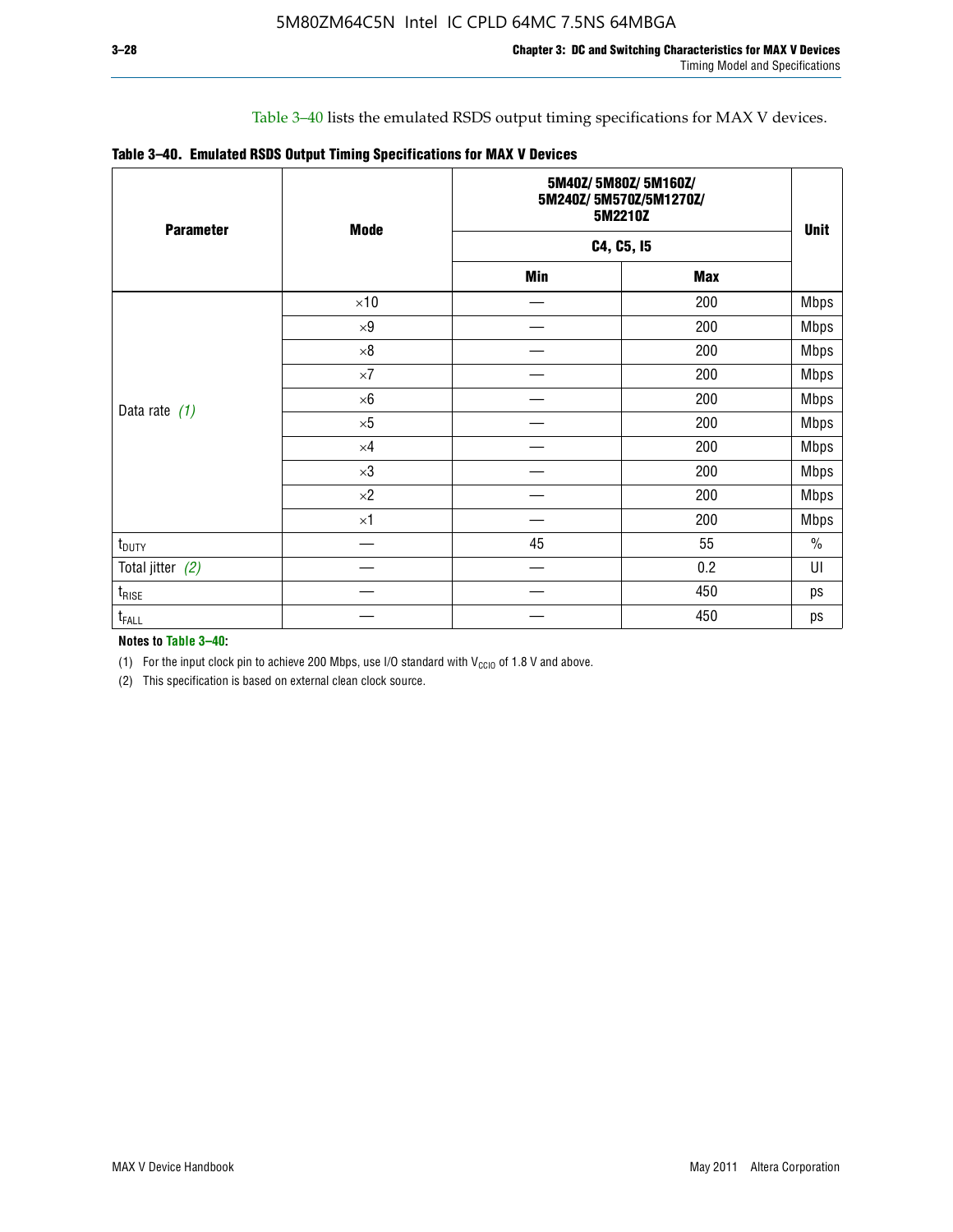Figure 3–6 shows the timing waveform for the JTAG signals for the MAX V device family.

**Figure 3–6. JTAG Timing Waveform for MAX V Devices**



Table 3–41 lists the JTAG timing parameters and values for the MAX V device family.

| Table 3-41. JTAG Timing Parameters for MAX V Devices (Part 1 of 2) |  |  |
|--------------------------------------------------------------------|--|--|
|                                                                    |  |  |

| <b>Symbol</b>                                                                                                                                                                                                                                                                                                                                                                                                                                                          | <b>Parameter</b>                                | Min             | <b>Max</b> | <b>Unit</b> |
|------------------------------------------------------------------------------------------------------------------------------------------------------------------------------------------------------------------------------------------------------------------------------------------------------------------------------------------------------------------------------------------------------------------------------------------------------------------------|-------------------------------------------------|-----------------|------------|-------------|
|                                                                                                                                                                                                                                                                                                                                                                                                                                                                        | TCK clock period for $V_{CCIO1} = 3.3 V$        | 55.5            |            | ns          |
|                                                                                                                                                                                                                                                                                                                                                                                                                                                                        | TCK clock period for $V_{\text{CC101}} = 2.5$ V | 62.5            |            | ns          |
| $t_{JCP}$ (1)<br>TCK clock period for $V_{CC101} = 1.8 V$<br>TCK clock period for $V_{CC101} = 1.5 V$<br>TCK clock high time<br>$t_{JCH}$<br>TCK clock low time<br>$t_{\sf JCL}$<br>JTAG port setup time $(2)$<br>t <sub>JPSU</sub><br>JTAG port hold time<br>t <sub>JPH</sub><br>JTAG port clock to output $(2)$<br>$t_{\text{JPCO}}$<br>JTAG port high impedance to valid output $(2)$<br>$t_{JPZX}$<br>JTAG port valid output to high impedance $(2)$<br>$t_{JPXZ}$ |                                                 | 100             |            | ns          |
|                                                                                                                                                                                                                                                                                                                                                                                                                                                                        | 143                                             |                 | ns         |             |
|                                                                                                                                                                                                                                                                                                                                                                                                                                                                        |                                                 | 20              |            | ns          |
|                                                                                                                                                                                                                                                                                                                                                                                                                                                                        |                                                 | 20              |            | ns          |
|                                                                                                                                                                                                                                                                                                                                                                                                                                                                        |                                                 | 8               |            | ns          |
|                                                                                                                                                                                                                                                                                                                                                                                                                                                                        |                                                 | 10 <sup>1</sup> |            | ns          |
|                                                                                                                                                                                                                                                                                                                                                                                                                                                                        |                                                 |                 | 15         | ns          |
|                                                                                                                                                                                                                                                                                                                                                                                                                                                                        |                                                 |                 | 15         | ns          |
|                                                                                                                                                                                                                                                                                                                                                                                                                                                                        |                                                 |                 | 15         | ns          |
| t <sub>JSSU</sub>                                                                                                                                                                                                                                                                                                                                                                                                                                                      | Capture register setup time                     | 8               |            | ns          |
| t <sub>JSH</sub>                                                                                                                                                                                                                                                                                                                                                                                                                                                       | Capture register hold time                      | 10              |            | ns          |
| t <sub>usco</sub>                                                                                                                                                                                                                                                                                                                                                                                                                                                      | Update register clock to output                 |                 | 25         | ns          |
| $t_{\text{JSZX}}$                                                                                                                                                                                                                                                                                                                                                                                                                                                      | Update register high impedance to valid output  |                 | 25         | ns          |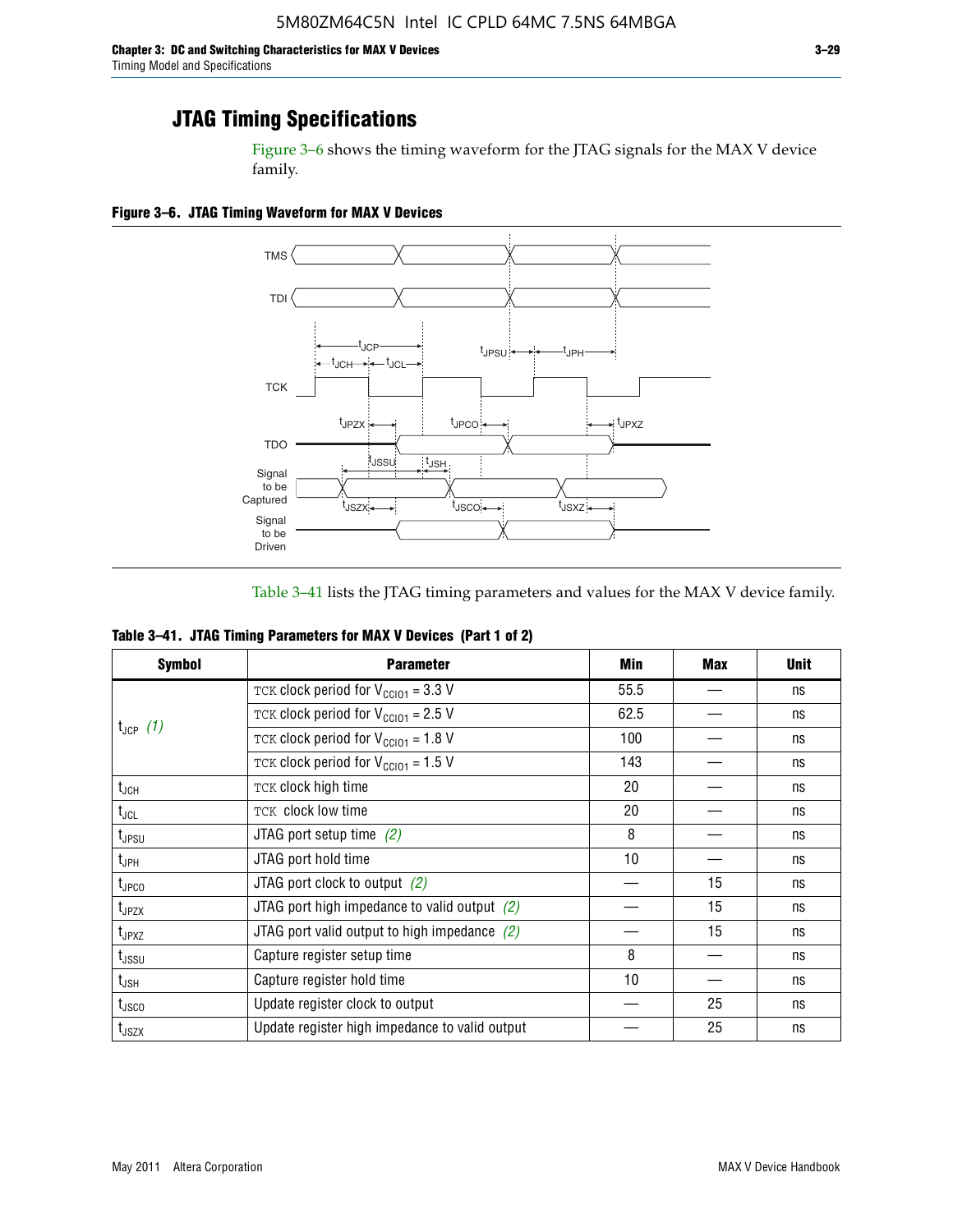#### **Table 3–41. JTAG Timing Parameters for MAX V Devices (Part 2 of 2)**

| <b>Symbol</b> | Parameter                                      | Min | <b>Max</b> | Unit |
|---------------|------------------------------------------------|-----|------------|------|
| <b>L</b> JSXZ | Update register valid output to high impedance |     | りに<br>۷J   | ns   |

**Notes to Table 3–41:**

(1) Minimum clock period specified for 10 pF load on the TDO pin. Larger loads on TDO degrades the maximum TCK frequency.

(2) This specification is shown for 3.3-V LVTTL/LVCMOS and 2.5-V LVTTL/LVCMOS operation of the JTAG pins. For 1.8-V LVTTL/LVCMOS and 1.5-V LVCMOS operation, the t<sub>JPSU</sub> minimum is 6 ns and t<sub>JPCO</sub>, t<sub>JPZX</sub>, and t<sub>JPXZ</sub> are maximum values at 35 ns.

# **Document Revision History**

Table 3–42 lists the revision history for this chapter.

**Table 3–42. Document Revision History**

| <b>Date</b>   | <b>Version</b> | <b>Changes</b>                                              |
|---------------|----------------|-------------------------------------------------------------|
| May 2011      | 1.2            | Updated Table 3–2, Table 3–15, Table 3–16, and Table 3–33.  |
| January 2011  | 1.1            | Updated Table 3–37, Table 3–38, Table 3–39, and Table 3–40. |
| December 2010 | 1.0            | Initial release.                                            |